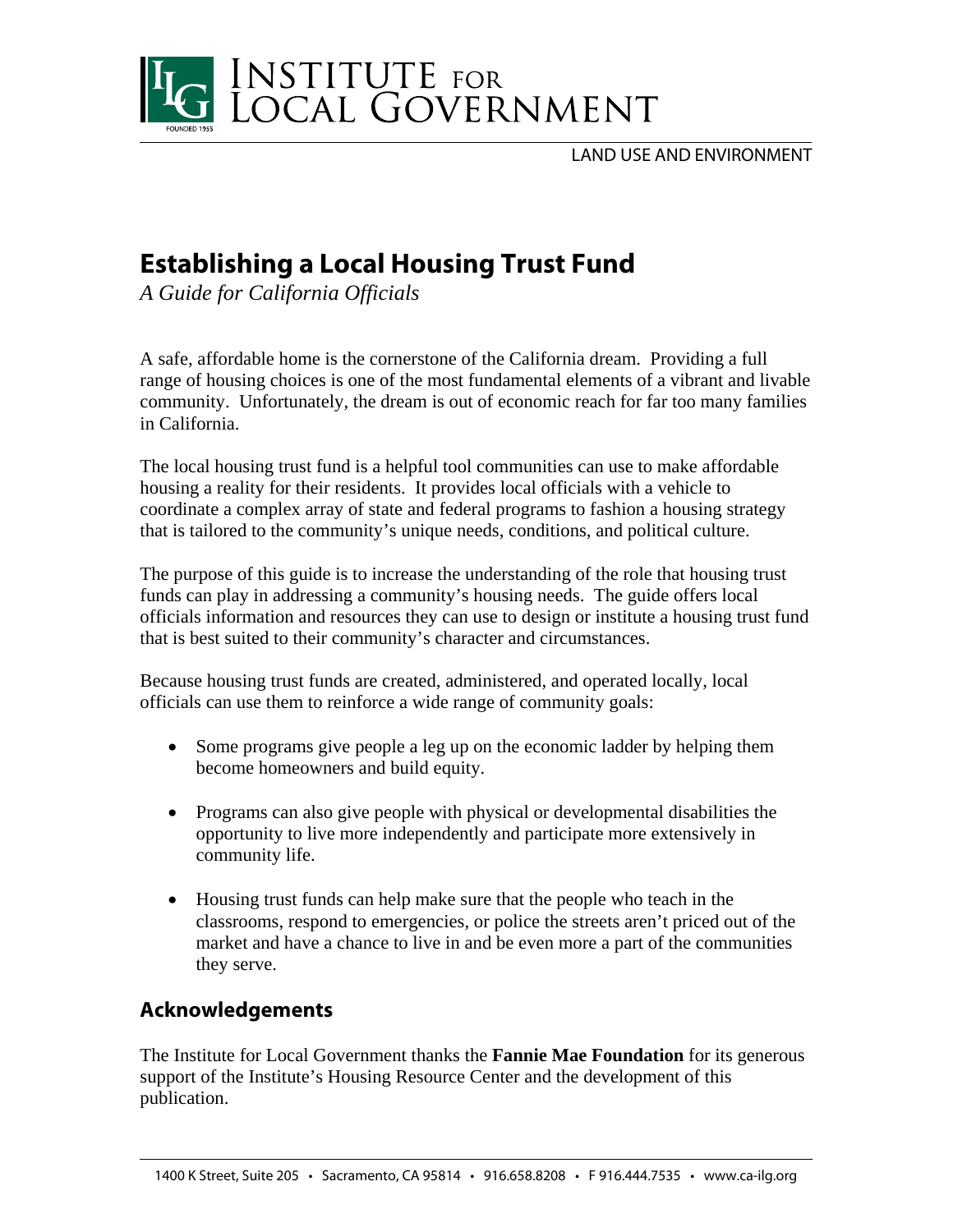We would also like to thank the **Housing Trust Fund Project of the Center for Community Change**. Their resources and publications provided invaluable information on local housing trust funds that is reflected in this report.

Special thanks to the following individuals for their advice and insights in reviewing this report prior to publication:

**Chris Block**, Executive Director, Charities Housing Development Corporation **Hugh Bower**, Chief Consultant, California Assembly Committee on Housing and Community Development

**Taylor Dial**, Executive Director, Housing Trust of Santa Clara County

**Rebecca Elliot**, Regional Public Affairs Manager, League of California Cities

**Beverly Fretz-Brown**, former Director of Policy and Planning, Sacramento Housing and Redevelopment Agency

**Ann Kern**, Senior Program Analyst, San Diego Housing Commission

**Erin Riches**, Senior Policy Analyst, California Budget Project

**Evelyn Stivers,** Program Coordinator, Non-Profit Housing Association of Northern California

**Betsy Strauss**, Attorney-at-Law, Special Counsel to the League of California **Cities** 

*Any errors or omissions are the responsibility of the author and not of the funders or reviewers.* 

*Copies of this publication are available on the Institute's website at: www.ca-ilg.org/htf*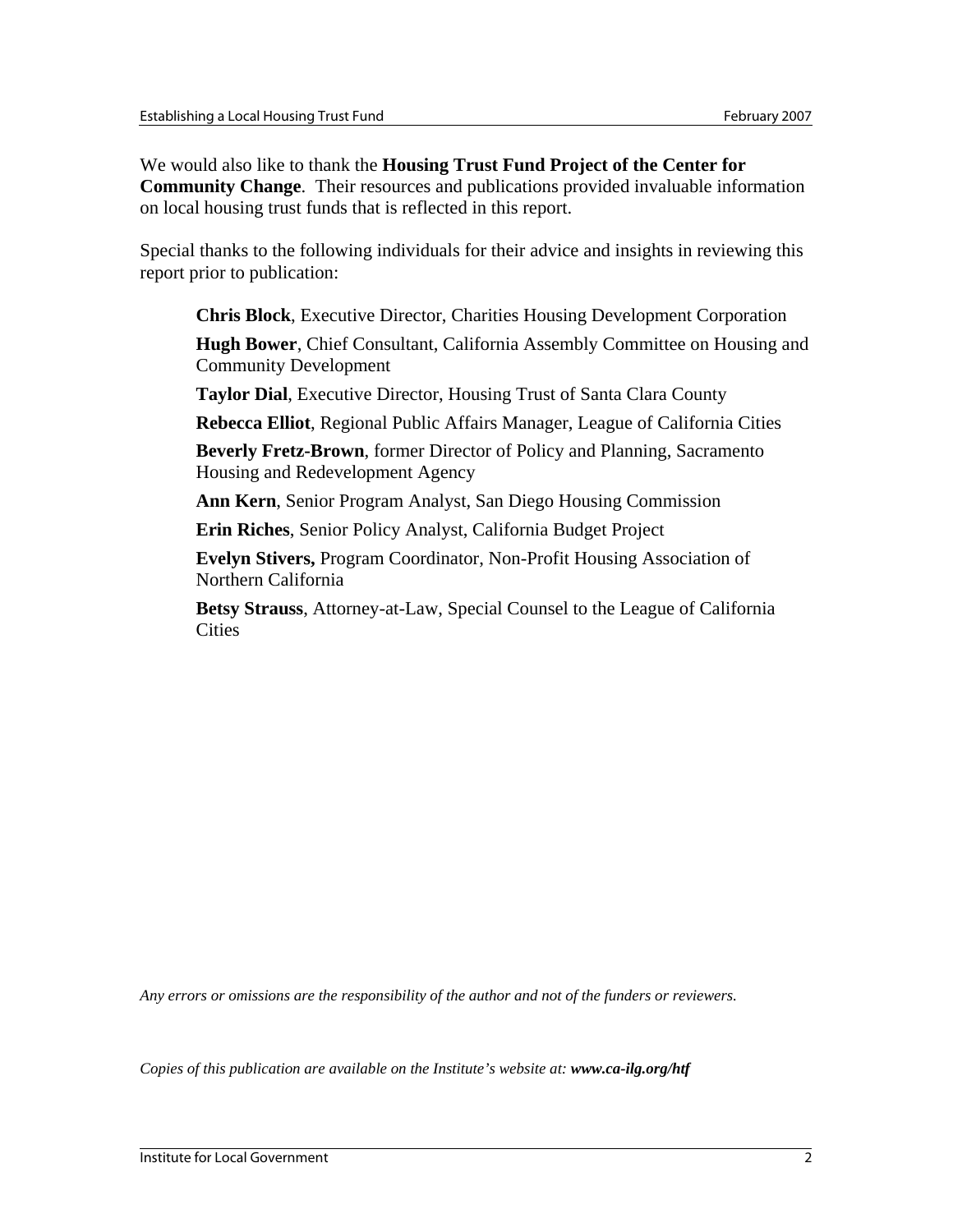# **Establishing a Local Housing Trust Fund**

*A Guide for California Officials* 

## **Table of Contents**

| <b>What is a Housing Trust Fund?</b>                                                                                                                                                                                                                                                                                                     | $\overline{4}$ |
|------------------------------------------------------------------------------------------------------------------------------------------------------------------------------------------------------------------------------------------------------------------------------------------------------------------------------------------|----------------|
| <b>What Do Housing Trust Funds Do?</b>                                                                                                                                                                                                                                                                                                   | 6              |
| <b>Benefits of a Housing Trust Fund</b>                                                                                                                                                                                                                                                                                                  | 8              |
| <b>Getting Started</b>                                                                                                                                                                                                                                                                                                                   | 9              |
| Determining Need<br>Setting Priorities and Identifying Funding Sources<br>Developing the Proposal and Generating Support<br>Selecting the Right Agency to Administer the Trust Fund                                                                                                                                                      |                |
| <b>Designing the Housing Trust Fund Program</b>                                                                                                                                                                                                                                                                                          | 13             |
| Who Should the Trust Fund Serve?<br>What Types of Assistance Should the Fund Provide?<br>How Should Funds Be Distributed?<br>Who Should Be Eligible to Receive Funds?<br>What Projects and Programs Should the Fund Support?<br>Can the Housing Trust Fund Support Other Community Goals?<br>Determining Criteria for Trust Fund Support |                |
| <b>Administering the Program</b>                                                                                                                                                                                                                                                                                                         | 22             |
| Program Management<br><b>Advisory Bodies</b>                                                                                                                                                                                                                                                                                             |                |
| <b>Coordinating Housing Programs Locally</b>                                                                                                                                                                                                                                                                                             | 23             |
| <b>Federal Housing Programs</b><br><b>State Housing Programs</b><br><b>Local Housing Programs</b>                                                                                                                                                                                                                                        |                |
| <b>Conclusion</b>                                                                                                                                                                                                                                                                                                                        | 25             |
| <b>End Notes &amp; References</b>                                                                                                                                                                                                                                                                                                        | 26             |
| <b>Selected Online Resources</b>                                                                                                                                                                                                                                                                                                         | 27             |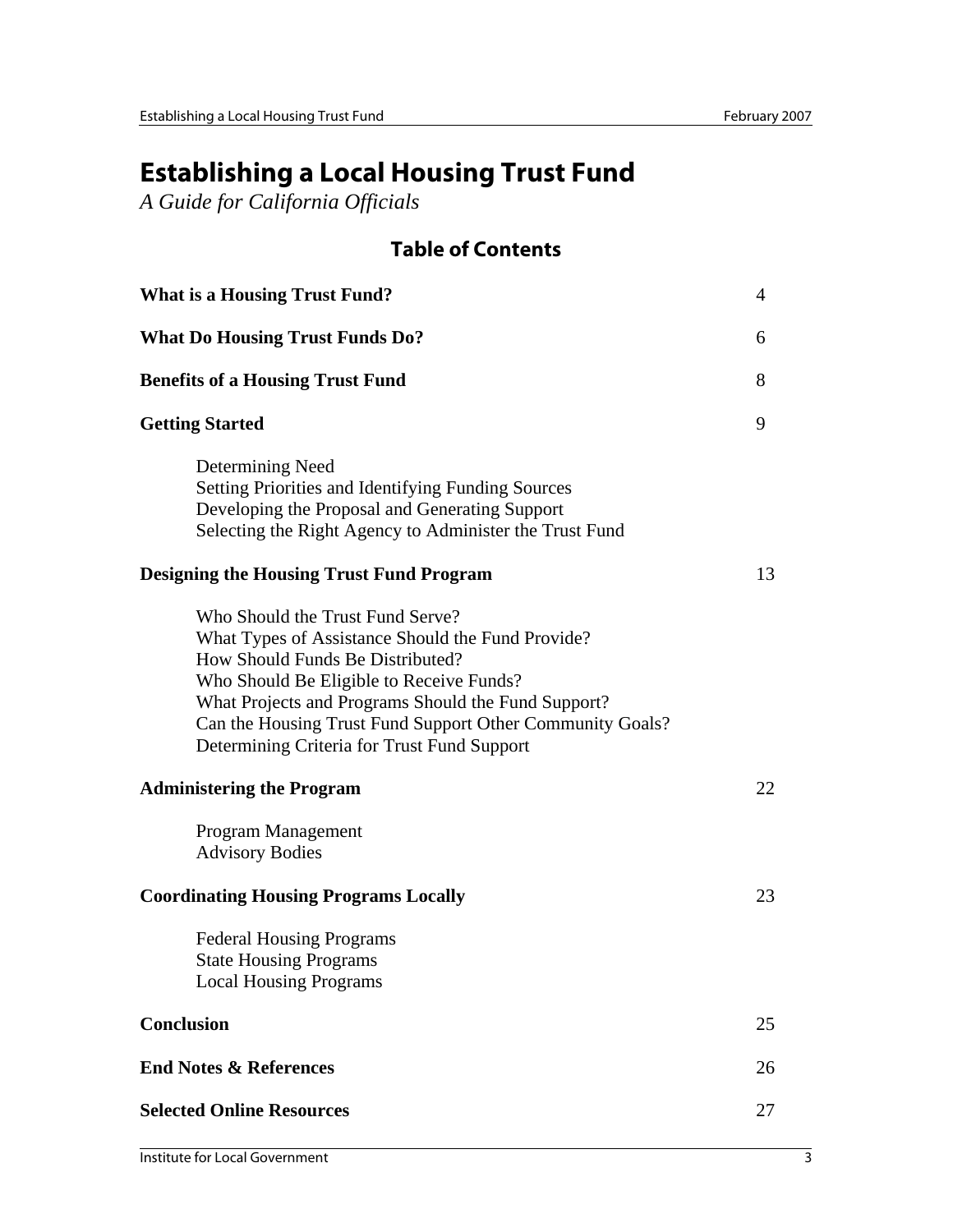## **What is a Housing Trust Fund?**

Increasingly, local communities are creating housing trust funds as a means to find local solutions to California's affordable housing crisis. But what is a housing trust fund? They are dedicated funds that are held *in trust* to be used to provide affordable housing. The agencies that administer them can take many forms, such as a local housing department, a multi-city agency, or a private nonprofit organization.

Local housing trust funds share three common features:

- 1. They receive *ongoing revenues*, usually from dedicated sources, and are not dependent exclusively on annual appropriations.
- 2. Funds are *designated to support affordable housing* rather than other community needs.
- 3. Finally, they include sources of funding *in addition to* those that are otherwise restricted or available to support housing.

One of the principal advantages of local housing trust funds is a regular and predictable stream of relatively flexible revenues. Funds can be used to address priority needs or fill gaps not covered by other housing programs with more rigid rules or requirements. Having a dedicated source of revenue that comes in to the trust fund automatically (such as commercial linkage fees or a portion of the transient occupancy or "hotel" tax) means that funds for housing need not compete with other priorities when it comes time to approve the annual budget. These features allow local agencies to plan ahead and make investments with some confidence that the needed funding will be available in future years.

Some of the most common forms of dedicated revenues agencies use for local housing trust funds in California include:

• **Dedicated Housing Fees.** Many jurisdictions have established commercial linkage fees or housing impact fees on commercial or residential development projects that generate new jobs. The fees are used to support the development of housing affordable to employees living in or attracted to the community. *Condominium conversion fees* for converting rental units to ownership are another example.

In addition, a large number of jurisdictions have adopted inclusionary housing programs that require new developments meeting certain criteria to provide a percentage of affordable housing as a condition of development. These programs generally allow in-lieu fees to be paid as an alternative to direct construction of the required housing.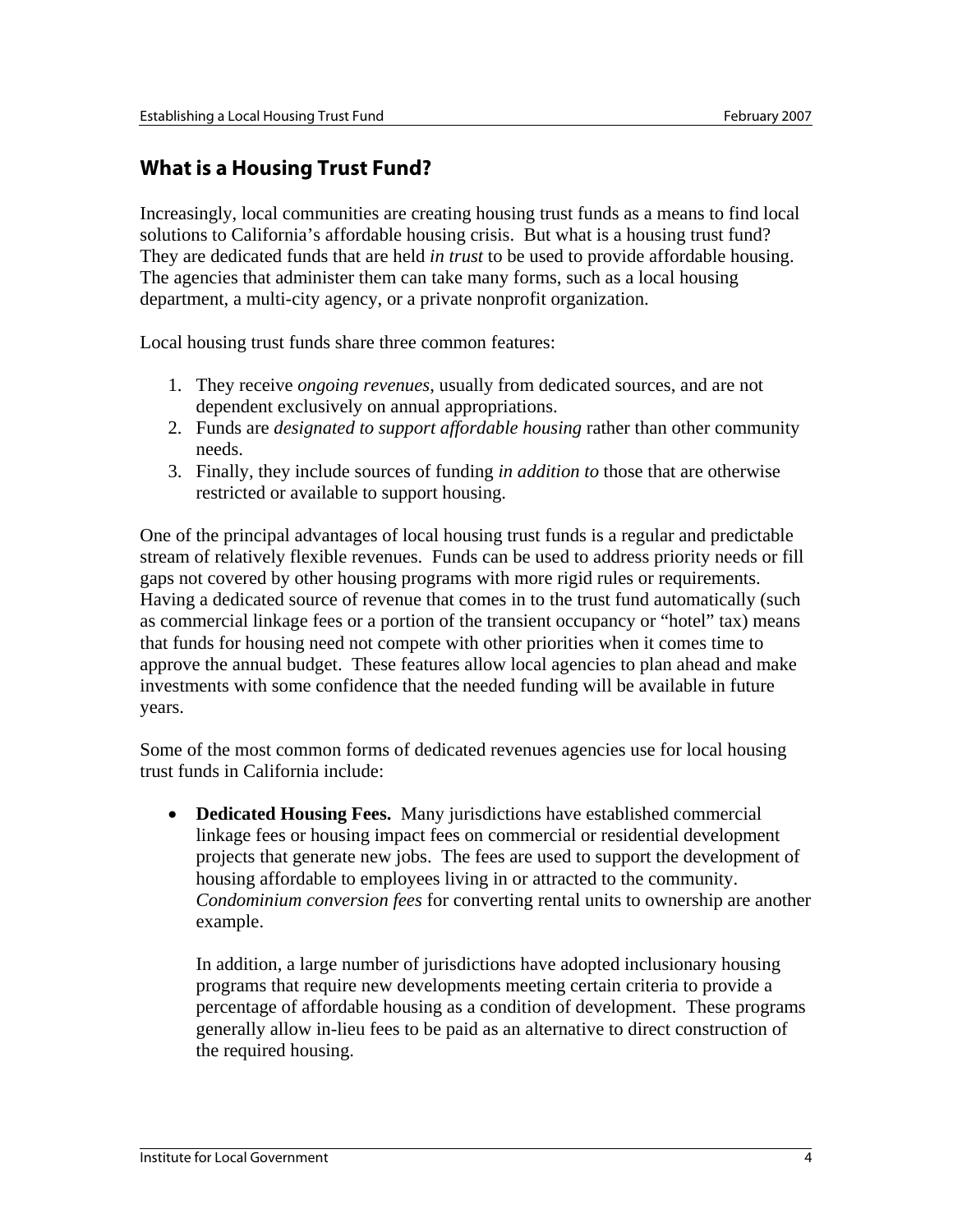In each case, the funds generated by the fees must be devoted to affordable housing purposes and are usually deposited in a local housing trust fund or similar affordable housing account.

• **Redevelopment Tax Increment Set-Aside Funds.** California law authorizes cities and counties to establish redevelopment areas to combat blight. The redevelopment agency receives the additional property taxes that result from the increased value as the area improves over time – known as the tax increment – to fund redevelopment activities.

Redevelopment agencies must set aside a minimum of 20 percent of the tax increment to support the provision of affordable housing.<sup>1</sup> Some agencies are required to set aside higher percentages. Others may voluntarily contribute tax increment revenues above the minimum to support affordable housing. Typically, a local housing authority or redevelopment agency administers these funds. There are 414 redevelopment agencies in California, which received \$6.2 billion in total revenues in the 2002-2003 fiscal year to use for housing and other redevelopment purposes. $2$ 

- **Discretionary Local Revenues.** In some cases, local jurisdictions contribute directly to the housing trust fund from discretionary local revenues. These can include general fund appropriations or a designated portion of existing local revenue sources, such as a share of the local sales tax or transient occupancy tax.
- **Grant and Charitable Contribution Funds.** Some funds accept grants, charitable contributions, or other non-recurring sources of funding that are dedicated to affordable housing. These can include revenues from capital campaigns organized by private sector organizations or ongoing contributions by major employers. These housing trust funds may be operated by a single jurisdiction, a consortium of several local agencies, or even an independent nonprofit agency.
- **Loan Repayments and Commercial Development Loans.** Often housing trust funds lend money to private or nonprofit developers for affordable housing projects. Loan repayments are then used to create a revolving fund that allows the trust fund to make additional investments. Housing trust funds can also be used to convey bank commercial development loans, such as investments made to receive credits under the Community Reinvestment Act (CRA). (See text box on page 7 for more information on the Community Reinvestment Act.)
- **State-Funded Local Housing Trust Funds.** Previously, local housing trust funds could receive state funding through Proposition 46, the affordable housing bond enacted in 2002.<sup>3</sup> However, the state funds from Proposition 46 have been fully subscribed. Proposition 1C, the state housing bond that was enacted in November 2006, does not include a program to support local housing trust funds.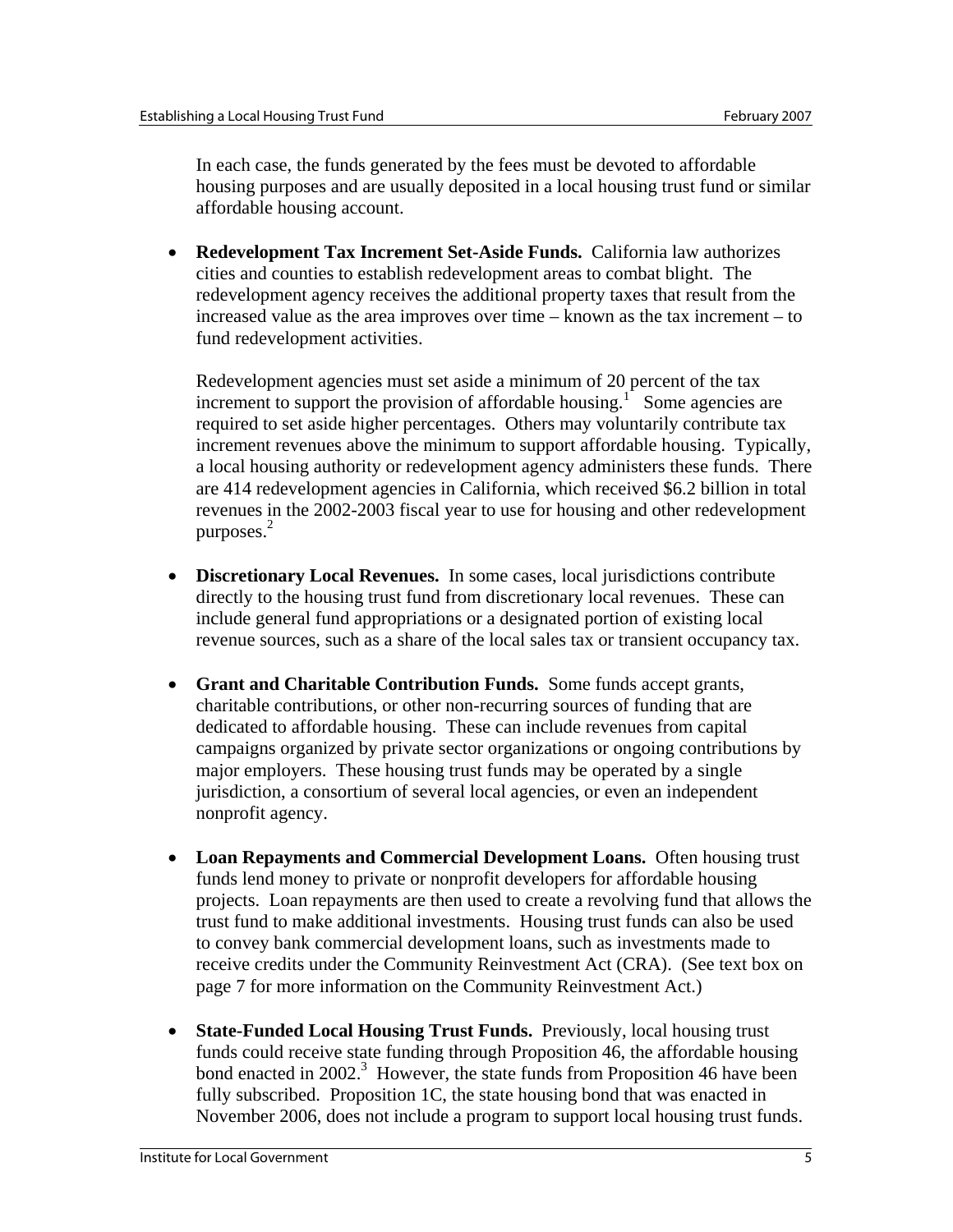## **What Do Housing Trust Funds Do?**

There are a wide variety of functions that housing trust funds perform and options for programs they can support, depending on:

- The focus and capacity of the agency,
- Any restrictions on the source funds, and
- The amount of money in the fund.

Unlike most state and federal housing programs, local housing trust funds have fewer predetermined conditions restricting their use. Listed below are some of the most typical examples of the uses housing trust funds support and the types of assistance they provide.

**Provide Direct Financing and Leverage Other Funds.** Housing trust fund dollars can be used to make loans or grants to fill the shortfall (or "gap") in financing needed to make projects work. Some trust funds offer funding up front, enabling the project sponsors to seek additional funding from other sources. Others fill in with needed funding when all other sources have been secured. Another option is to provide loan guarantees to other funders.

Trust funds sometimes use their resources as a local match to secure other sources of funding, such as state bond funds or housing tax credits. This larger pool of funding is then used by the trust fund to support individual affordable housing projects.

**Reduce the Cost of Borrowing.** Housing trust funds can make low-interest loans to both developers and first-time homebuyers. Low-interest developer financing can help reduce the cost of debt and make the initial financial planning for an affordable housing project "pencil out." In the case of first time homebuyers, small loans can be made for down payment assistance or to cover closing costs. This up-front cash often makes the difference between purchasing a home and renting for many moderate-income families.

**Build Capacity.** Housing trust funds can be used to increase the ability of local nonprofit (or even for-profit) developers to overcome the difficulties of providing housing to the lowest income households. Developers often find it challenging to put projects together that require that they navigate a complex maze of financial assistance, or incorporate services for people with special needs. Many housing trust fund agencies provide advice and assistance to developers engaged in these kinds of projects. In addition, housing trust fund resources are sometimes used to add staff, hire consultants or offset other administrative and program costs for organizations that are working to increase the housing opportunities within the community.

**Preserve and Maintain Affordable Housing.** Some trust funds set aside resources to assist low-income homeowners to maintain and repair their homes to preserve the supply of affordable housing in the community. As affordability covenants for rental housing under the federal Section 8 program expire, trust funds may also step in to help nonprofit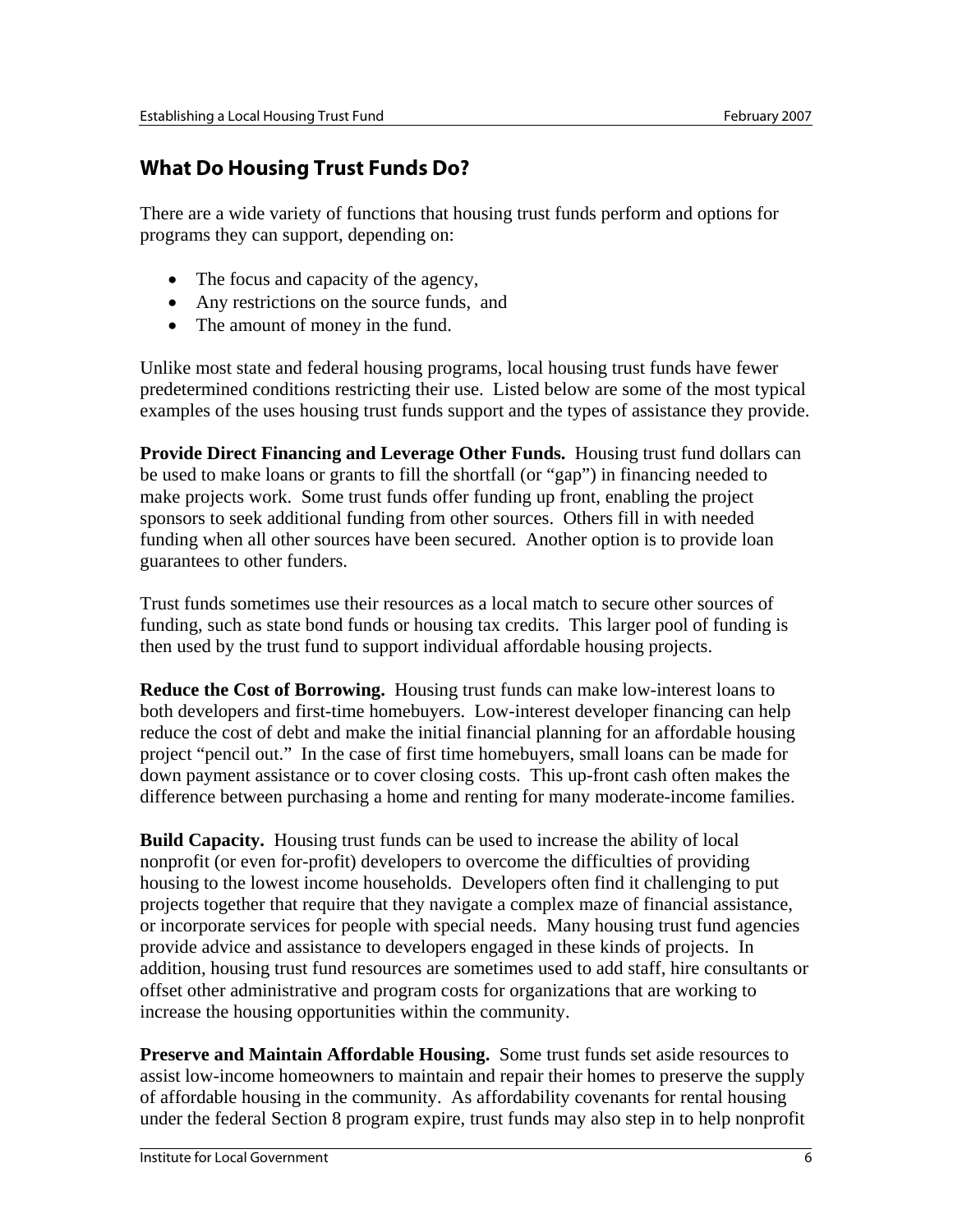housing organizations purchase rental properties that go on the market, to keep them affordable over the long term. (See the text box below for more information on Section 8 and other federal housing programs.)

**Provide Long-Term Rental Assistance and Prevent Foreclosures.** Another program that housing trust funds can offer is long-term financial assistance to renters. Through rental assistance programs, the fund provides a financial subsidy to the family renting the unit rather than the developer who built the unit. This can help keep housing affordable in the community and avoid neighborhood gentrification over the long term, even as rents rise. Housing trust funds can also assist low-income homeowners to prevent foreclosure on their mortgages when they have financial difficulties.

**Partner with Service Providers.** Sometimes, the elderly, migrant farm workers, homeless people, single parent families, and other groups have special needs. In a few cases, local trust funds have partnered with social service programs to help address these needs – such as transportation, counseling, substance abuse treatment, in-home medical assistance, or security – thereby addressing underlying issues that contribute to the need for housing.

## **Key Federal Housing and Community Development Programs**

The *Section 8* program provides housing vouchers to assist very low-income families, the elderly, and the disabled to afford housing in the private market. Housing choice vouchers are administered locally by public housing agencies (PHAs.) A housing subsidy is paid to the landlord directly by the PHA on behalf of the participating family. The family then pays the difference between the actual rent charged by the landlord and the amount subsidized by the program.

The *Community Development Block Grant* (CDBG) program provides federal grants directly to larger urban cities and counties for activities that benefit low- and moderate-income individuals, eliminate blight, or address a serious and immediate threat to public health and welfare. States distribute CDBG funds to smaller cities and towns. Grant amounts are determined by a formula based upon need.

The *HOME Investment Partnerships* (HOME) program provides formula grants to States and localities that communities use—often in partnership with local nonprofit groups—to fund a wide range of activities that build, buy, and/or rehabilitate affordable housing for rent or homeownership or provide direct rental assistance to low-income people.<sup>4</sup>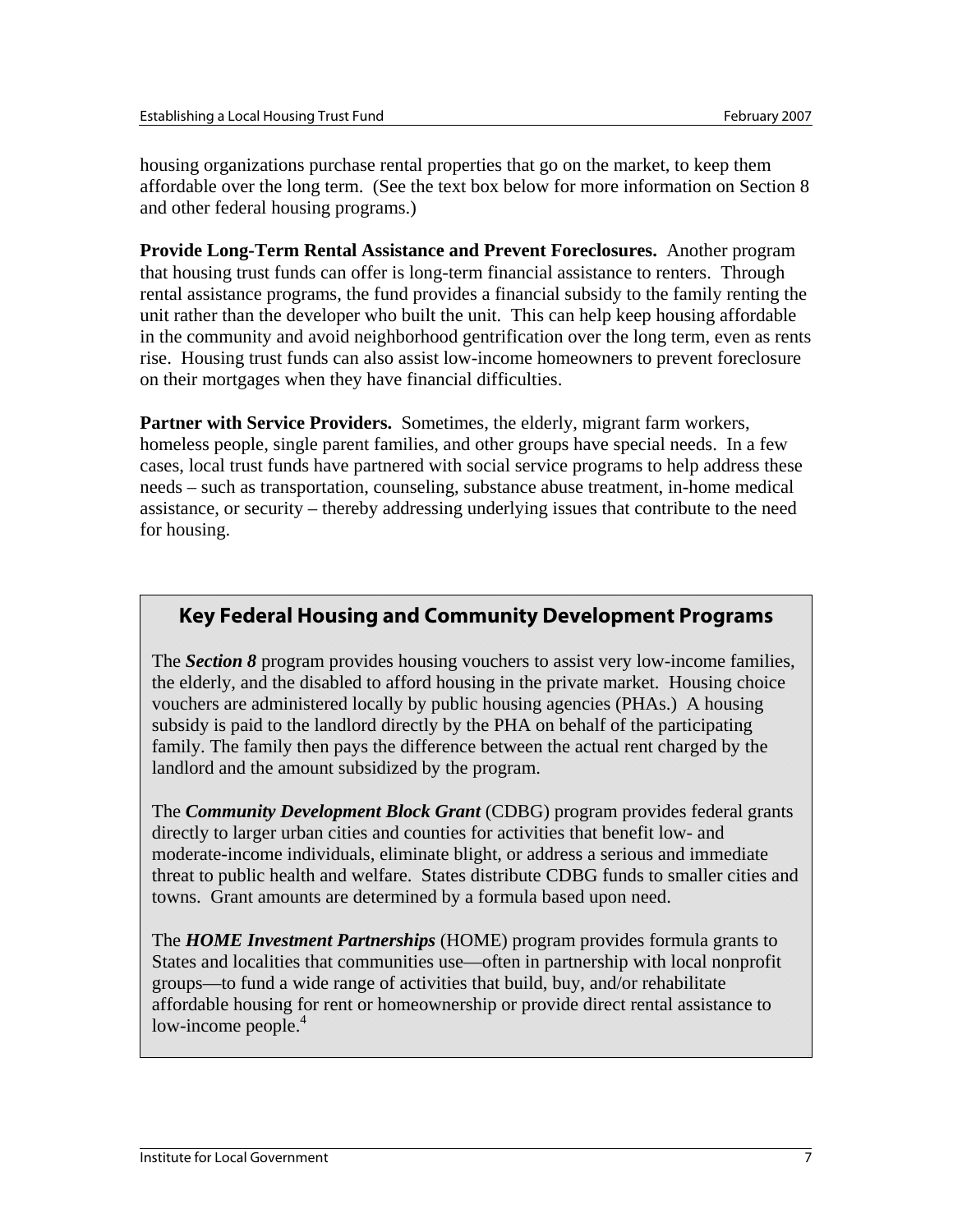## **Benefits of a Housing Trust Fund**

The power of a housing trust fund resides in the ongoing investments that local agencies can make to address the affordable housing problem in their community, the ability to leverage other funds for housing, its flexibility, and the boost it can give to the local economy.

- **Consistency:** A dedicated revenue stream creates a regular (but possibly fluctuating) source of funds to invest in housing that is not put at risk during the budget process. Some trust funds pull from multiple sources, which can yield more money, diversify cash flows, and better spread costs among different sectors of the community.
- **Leverage:** Housing trust funds can be used to attract—or leverage additional private and public money to affordable housing projects. The Center for Community Change estimates that local housing trust funds leverage as much as \$7.50 from private, nonprofit, and other governmental sources to support housing development for every \$1 spent from the trust fund. $5$
- **Flexibility:** Flexibility allows local agencies to focus their housing trust fund to meet the highest priority local needs, whether it is transitional housing for the homeless, homeownership opportunities for residents with moderate incomes, or permanent housing for very low-income families.
- **Economic Multiplier:** Housing trust funds can have a significant impact on the local economy. For example, Sacramento's Housing Trust Fund generates \$10 in additional economic activity for every \$1 spent by the fund. A dollar spent by the housing trust fund to develop affordable housing is estimated to generate \$7 in construction-related expenditures, including \$4 in wages and \$1 in fees for Sacramento County. In addition, each project returns an average of \$227,000 to the economy each year in taxes. $6\overline{6}$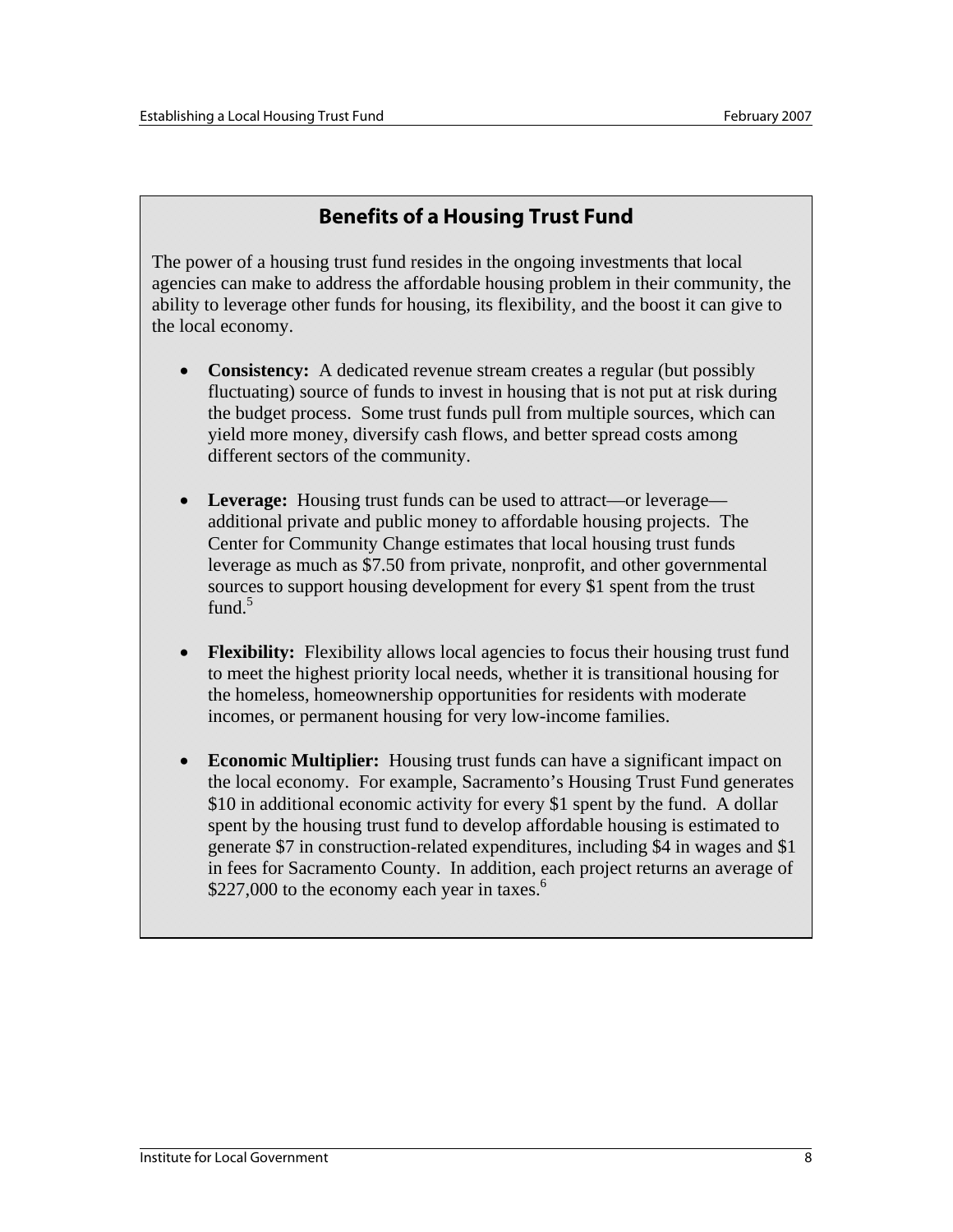## **Getting Started**

The effort to establish a housing trust fund usually begins by answering three key questions:

- 1. Is there a need (and the will) to address a shortage of affordable housing?
- 2. Is there a source of funding that can be dedicated to that purpose?
- 3. Is there an appropriate local agency capable of initiating and administering the housing trust fund?

Establishing the need for affordable housing and the appropriate local agency takes research and discussion, while determining the best funding sources is typically a difficult fiscal and political question. Listed below are some of the key research steps involved in assessing whether and how to establish a local housing trust fund.<sup>7</sup>

## **Determining Need**

Quantifying the housing need for various income categories is an essential starting point. Most cities and counties do this as part of the regular update of the Housing Element of their general plan, using their share of the regional housing need as determined by the regional planning agency. The number developed will help determine the adequacy of specific funding sources and how persuasive the case is for establishing the trust fund.

Being specific about the unmet need for housing is also important to help provide an adequate legal foundation for any fees or other requirements that may be imposed in conjunction with the program.

Inadequate wages, high living costs, and the shortfall of affordable housing have made it very difficult for low-income, working and middle-class families to purchase homes or find quality rentals at a price they can afford. This is particularly the case in California, which according to the National Low Income Housing Coalition, ranks as the least affordable state in the nation in terms of the cost of housing.<sup>8</sup>

One way to start is to estimate the number of housing units required to serve the unmet needs of the target population and determine the per-unit cost of additional financial support needed to provide them. The result is often shocking.

For example, a large community may need 2,000 units of affordable housing with a gap of \$50,000 each between what the target populations can afford and what it costs to provide the housing. The total unmet need would therefore be \$100,000,000.

Because of a trust fund's power to leverage other funds, however, this figure can often be divided by a factor of five to ten, depending on the availability of other funds.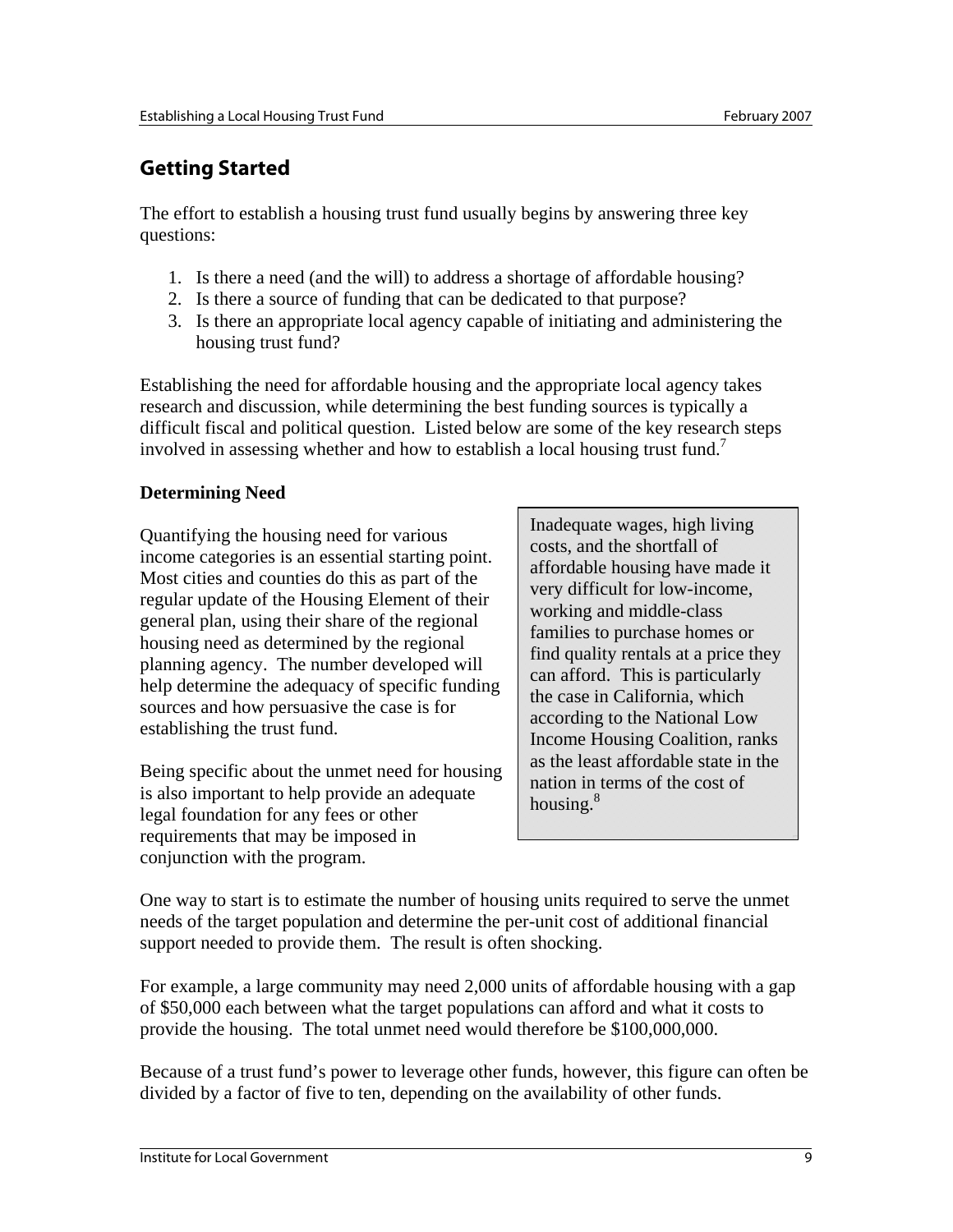An alternative approach is to estimate how much money local housing providers need to fund the projects they have the capacity to complete. A third useful figure can be derived from the funding applications received by other programs, such as the federal HOME Investment Partnership program (HOME) or the Community Development Block Grant (CDBG) program. A good estimate of need will be what was not funded through these programs. (See text box on page 7 for more information on these federal programs.)

### **Setting Priorities and Identifying Funding Sources**

A housing trust fund will not solve the entire problem. Set a realistic annual revenue goal based on local priorities. The initial objective is to develop a reasonable (as opposed to precise) figure upon which to build a housing trust fund program. In most instances, the housing needs will far exceed the revenues that are likely to be generated. But the figure developed for the annual revenue goal does provide a baseline for setting priorities for the use of limited funds.

Develop search guidelines and criteria for selecting funding sources. The criteria might include examining sources that are related to activities (like new development or employment growth) that create the need for additional affordable housing, sources that can generate significant amounts of new funding, funds that can be efficiently collected, or funding sources that do not unfairly burden a specific sector or group.

Develop a possibilities list. Brainstorm, study other programs, and list new ideas for funding sources. (Information on other programs and potential revenue sources is included in the resources section on page 28.) Some of the best possibilities will need more study as the process progresses. Try to find new or increased revenue sources rather than seeking revenue from an agency or fund already accustomed to receiving that revenue.

Consider alternatives for a given revenue source. For example, instead of increasing a tax, dedicate the amount of revenue in excess of what was collected in a base year to the trust fund, leaving the base amount intact for the original purpose.

Once you've brainstormed, identify the best possibilities. Complete the research on the most probable sources by determining how well they fit the fiscal and political situation in your community.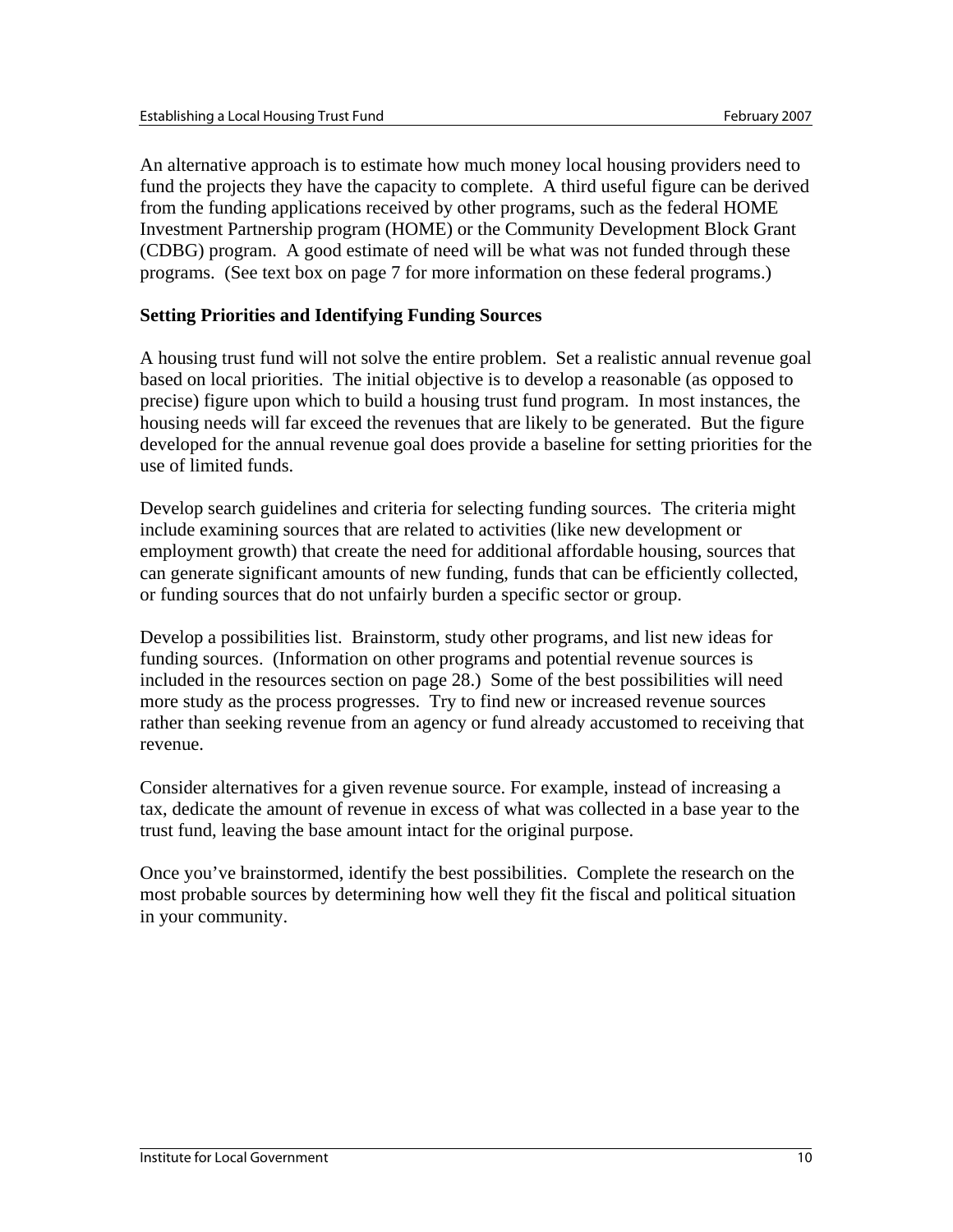## **Evaluating Potential Revenue Sources**

**Amount needed.** What is the funding target initially and on an ongoing basis? Will the total revenue that can be realistically generated achieve the program goals? If the goal is to generate \$5 million per year and the source will only produce \$1.5 million, there is more work to do.

**Is a new tax or fee required?** Although local funding sources in California are constrained by a complex web of state laws and constitutional provisions, housing trust funds have often been successfully funded through an entirely new tax or fee, particularly real-estate related sources such as commercial development linkage fees or in-lieu fees from inclusionary housing programs.

**Reliability.** How stable are the revenue streams? How reliable are they? Fees based on development will often fluctuate from year to year based on the pace of construction. Federal programs have been cut back significantly in recent years. Grants and loans from state housing programs such as Proposition 46 can run out before new funding is secured through additional bonds or appropriations.

**Who collects the revenue and what requirements apply?** Is it collected at the local level, but allocated according to state law, as property taxes are in California? Are there options for increasing the tax or fee at the local level? Is there a cap on how much this tax or fee can be increased? What is required to increase the tax or fee? Does an increase require a majority or super-majority vote of elected officials? Does it require a vote by the public or property owners? Is it subject to the protest provisions under Proposition 218? Must it be approved at the state level? These discussions should involve the agency's legal counsel.

**Where do the revenues from this source go now?** Are they committed to a specific purpose? Do they go to the general fund? Pre-committed funds are usually more difficult to secure. It is sometimes wiser to seek an uncommitted source of revenue—either by increasing an existing source or by identifying funds that are not currently dedicated elsewhere. For example, some California communities set aside more than the required 20 percent of their redevelopment tax increment revenues for affordable housing, directing the additional revenues to a local housing trust fund.

**Fairness.** Who will pay the tax or fee? Is the revenue source progressive or regressive? In California, many trust fund revenue sources derive from the process of developing real estate and are passed on to developers, property tax payers or homebuyers. Only those individuals who purchase particular goods or services pay some charges, such as transient occupancy taxes. Others, such as state or local general obligation bonds, are paid by the taxpayers-atlarge.

**Adoption process.** How much staff time and other resources will be needed to develop and secure approval of the funding mechanism? What are the steps necessary to adopt the mechanism? Measures that require voter-approval are more challenging and may be harder to implement. Keep in mind as well that public resources may not be used for voter advocacy.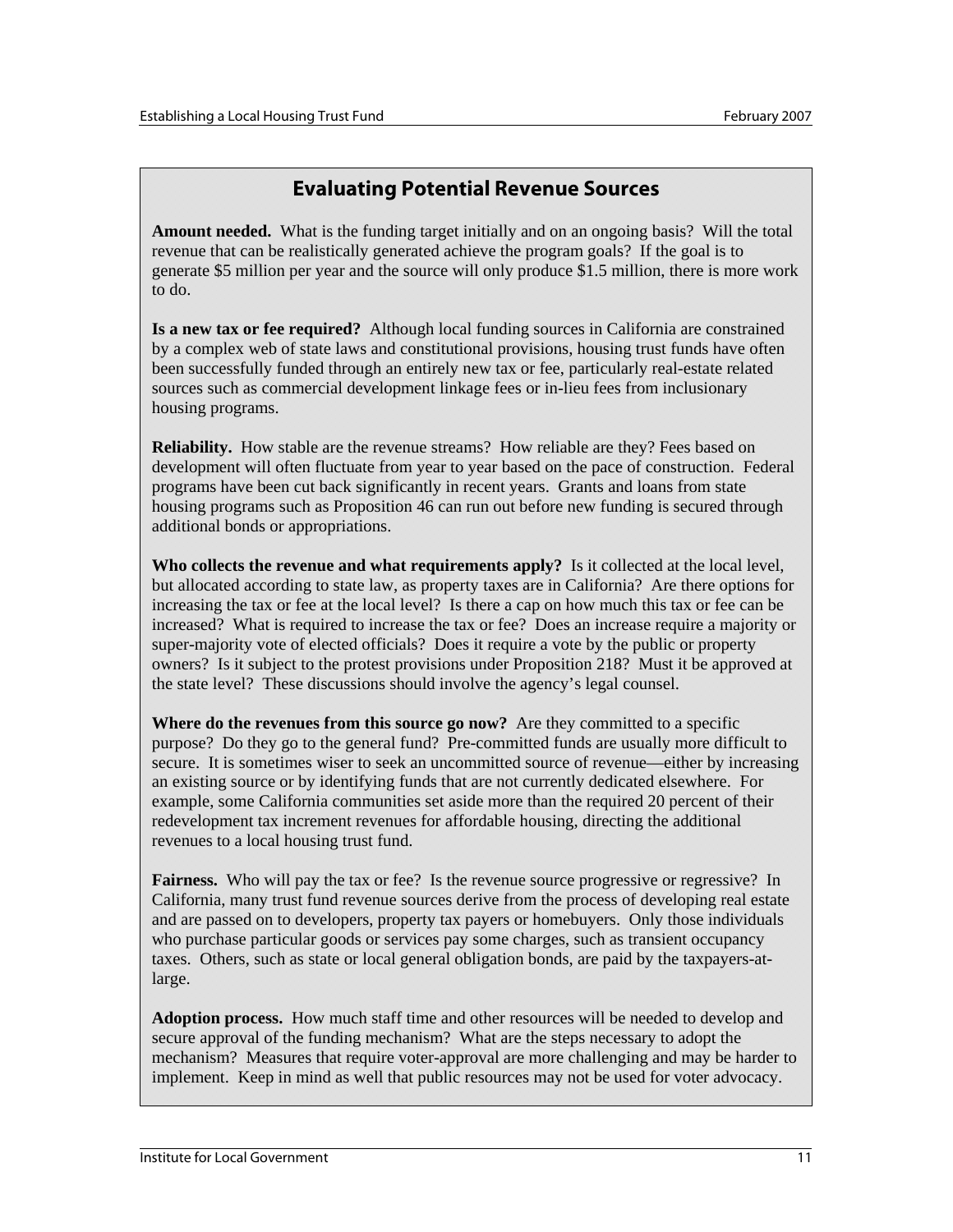### **Developing the Proposal and Generating Support**

One approach is to retain a consultant to engage in the analysis of options and develop the proposal to create a housing trust fund. This can be helpful to provide a comprehensive set of potential revenue sources that other housing trust funds use, an analysis of legal and political hurdles, and the steps necessary to establish and provide revenues to a housing trust fund.

Another approach is to create a representative task force that includes people knowledgeable about development, affordable housing needs, public agency budgets, and housing finance. The group can then determine the need, scope and funding possibilities for the housing trust fund. A combined approach is also a possibility. A representative task force can be established to work in tandem with a consultant.

A process that features a task force or group of stakeholders is also useful in dealing with what may be the ultimate hurdle: community skepticism. Broad political support is usually essential in order for a community to create a housing trust fund. Community groups and task forces help generate political support and are often viewed by the general public as "non-political."

If a task force that includes a cross-section of the community puts its weight (and connections) behind a specific proposal, there is a greater likelihood the broader community will support it as well. When important stakeholders are left out of the process, the prospects for success diminish.

### **Selecting the Right Agency to Administer the Trust Fund**

The vast majority of housing trust funds are managed directly by the local city or county creating the trust. The fund is typically housed in the local agency or department with the most experience operating other housing programs. Examples include offices that administer federal programs such as the HOME Investments Partnership program or the Community Development Block Grant (CDBG) program, each of which provides block grants to states and localities.

Other options include a separate public body such as a housing authority or redevelopment agency. This model often includes an oversight body. When private funds are a primary source of funding, a nongovernmental nonprofit organization with an independent board of directors may administer the housing trust fund, rather than a city or county agency.

Often there is little choice as to who will administer the fund because of established policies and practices within the local jurisdiction. But if your situation allows for choice, your best option might be an agency that: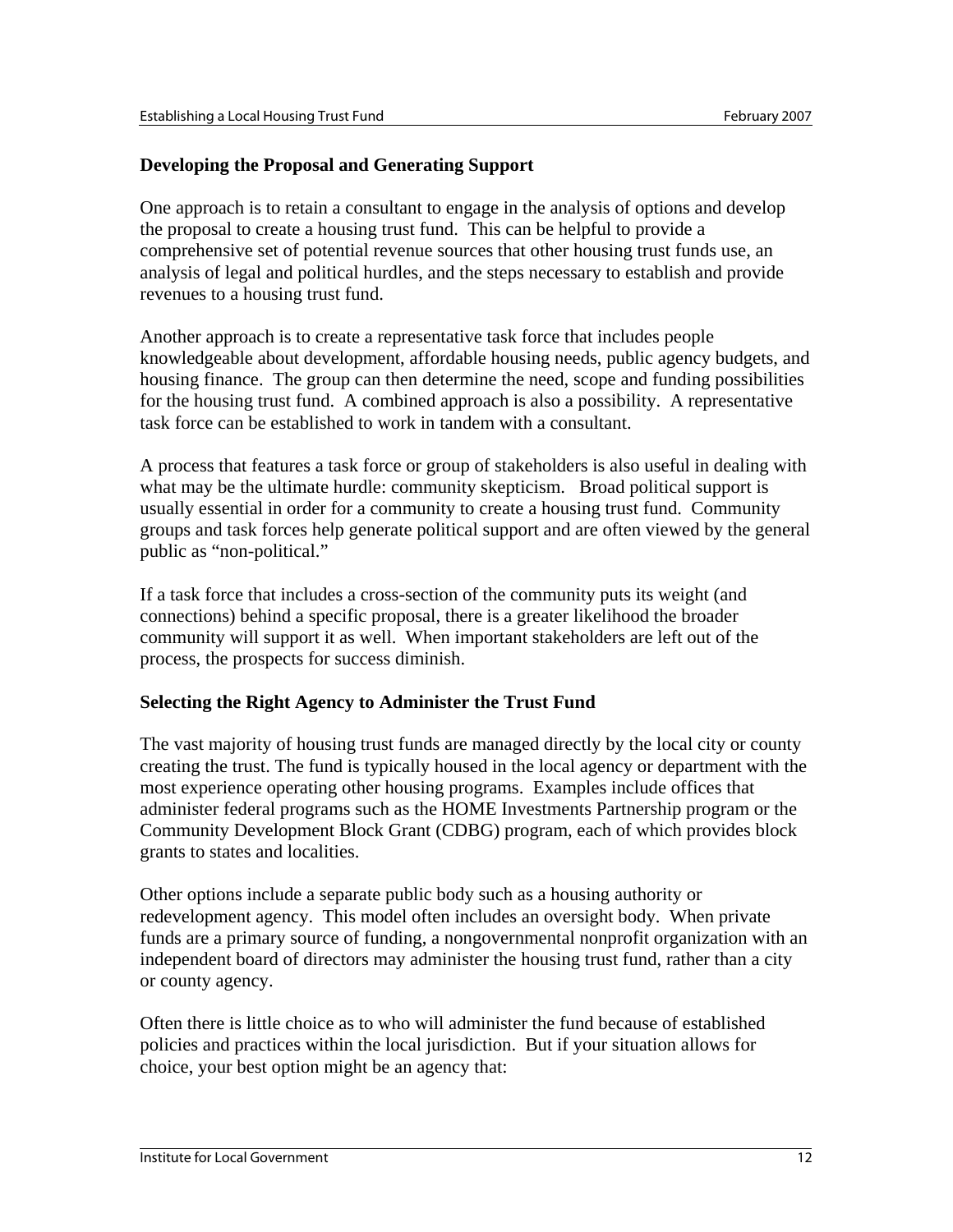- Has experience operating a program that grants or lends funds to housing developers.
- Has worked with and respects nonprofit development organizations and other housing organizations in your community.
- Understands and is committed to providing housing for your target population.
- Can entertain and support innovative ways to provide decent, affordable housing.
- Can work well with all the partners and industries involved in housing, including the federal Department of Housing and Urban Development, other agencies, financial institutions, and developers.
- Is committed to addressing urgent housing needs and demonstrates a willingness and ability to search for solutions.<sup>9</sup>

## **Designing the Housing Trust Fund Program**

A number of key issues must be addressed in designing a specific housing trust fund program. $10$ 

## **Who Should the Trust Fund Serve?**

First, what target population will the trust fund aim to serve with its programs? The answer to this question will flow from the housing needs assessment done earlier, how well the housing needs of various groups are currently being met by other funding sources, the social and political climate of community opinion regarding the most pressing needs, and any potential restrictions or conditions related to the revenue sources selected for the trust fund.

For example, a housing trust fund could focus on serving homeless and very low-income people who find it most difficult to find housing. Or it might concentrate on providing affordable housing for moderate income workers – often called "workforce housing" – to boost the economic competitiveness of the community in attracting employers and a skilled labor pool.

It could also be geared to provide more affordable housing in particular neighborhoods. For instance, some housing trust funds are used to complement the investment of redevelopment funds to revitalize "blighted" neighborhoods. Others may promote a broader distribution of affordable housing throughout the community in order to advance greater social and economic integration. Housing trust funds are also sometimes used to increase the supply of affordable housing downtown, as part of efforts to bring new life to older central business districts.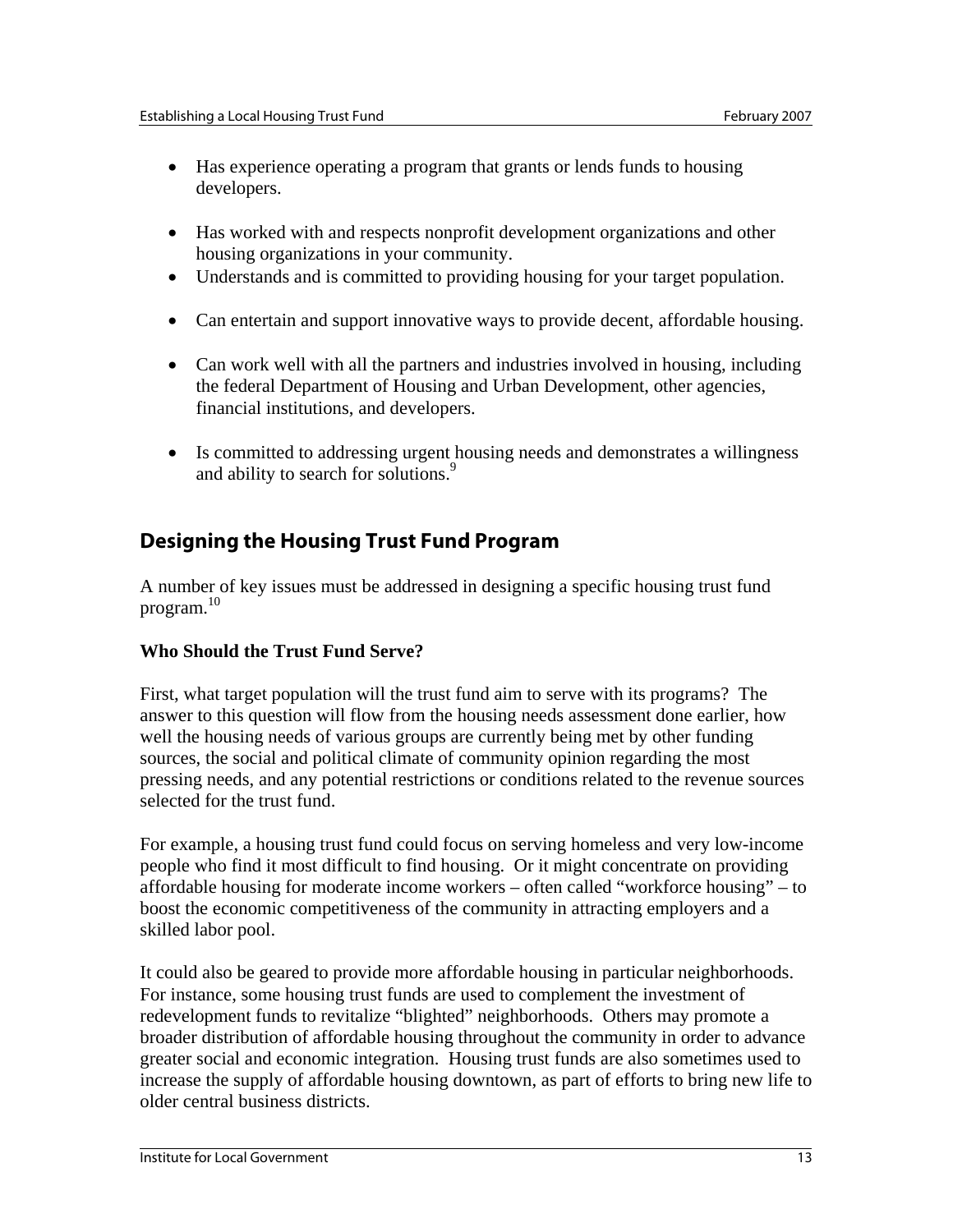The trust fund could also be designed to meet the special needs of particular populations. Senior housing is a common focus. Some housing trust funds help young families become first-time homebuyers. Other special-needs populations that housing trust funds have worked to serve include providing housing and support services for developmentally disabled adults, transitional housing for victims of domestic violence, and farmworker housing in agricultural communities.

If the housing trust fund is designed to serve special-needs populations, housing-related services such as day care, counseling, transportation, educational or recreational activities, or medical care may be needed. In areas lacking strong nonprofit partners, the housing trust may want to offer programs to build the capacity of the nonprofit sector through predevelopment funding, technical assistance in preparing applications, training for nonprofit providers, organizational support, and other assistance.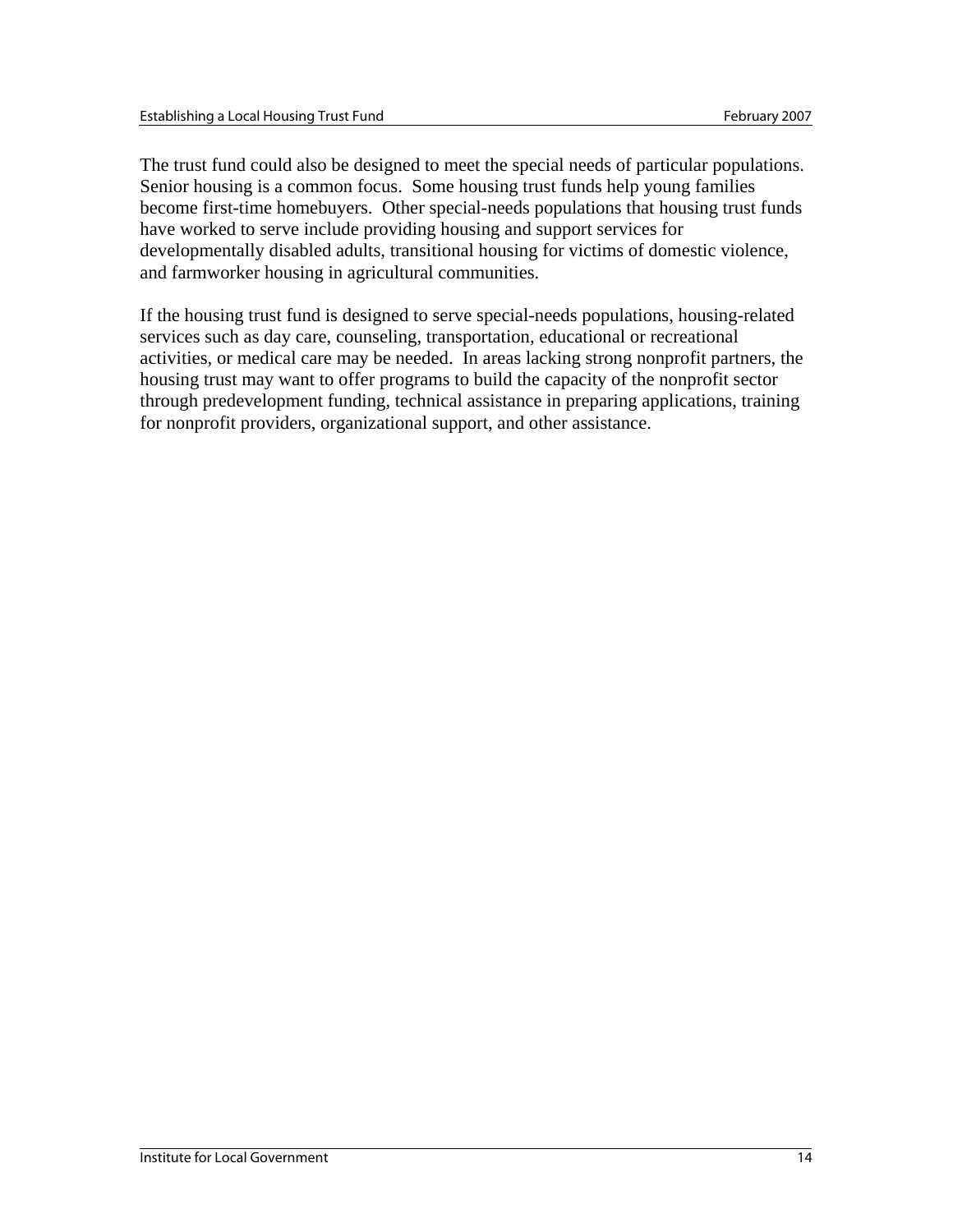## **Questions to Consider in Designing a Housing Trust Fund**

• **What needs are most critical or are not being met by other programs?**  For example, the trust fund may be geared to serve extremely low-income households, the elderly, migrant farm workers, families transitioning from welfare to work, the homeless, or special needs populations. Providing housing for people with very low incomes requires one kind of assistance. Enabling moderate-income households to purchase their first home often requires something else. Serving the homeless or special populations may involve providing a range of services along with housing, which often involves coordinating services with other public and nonprofit agencies.

### • **What other objectives are worth supporting?**

In addition to increasing or preserving the supply of affordable housing, many jurisdictions use their trust funds to achieve additional community goals. For example, trust funds can support mixed-income projects to increase social and economic integration, mixed-use projects to bring homes, shopping, and workplaces closer together, homeownership to stabilize neighborhoods and help residents build financial assets, or rehabilitation of existing units to improve living standards and decrease blight and neighborhood disinvestment.

### • **How much revenue will be generated to support the fund?**

Modest revenues may be used to provide "shallow" subsidies that dedicate a small amount of funding to individual projects. They can also support technical assistance, nonprofit capacity building, small grants, short-term loans, or activities where funds are heavily leveraged with other funding sources. More extensive revenues can support more ambitious programs, such as financing to bridge funding gaps, rental housing assistance, and support services.

### • **What other unique circumstances exist?**

For example, are there a number of vacant homes that could be acquired and rehabilitated? Could agency-owned property accommodate new housing development? In some rural areas, infrastructure needs might need to be addressed before any housing production can occur. Other examples of specific circumstances that could affect the design of the program include a supply of federally-assisted units with expiring use restrictions, financial institutions seeking ways to use Community Reinvestment Act (CRA) obligations, or the need to secure matching funds to take advantage of state or federal programs.

Adapted from *Workbook for Creating a Housing Trust Fund*, Center for Community Change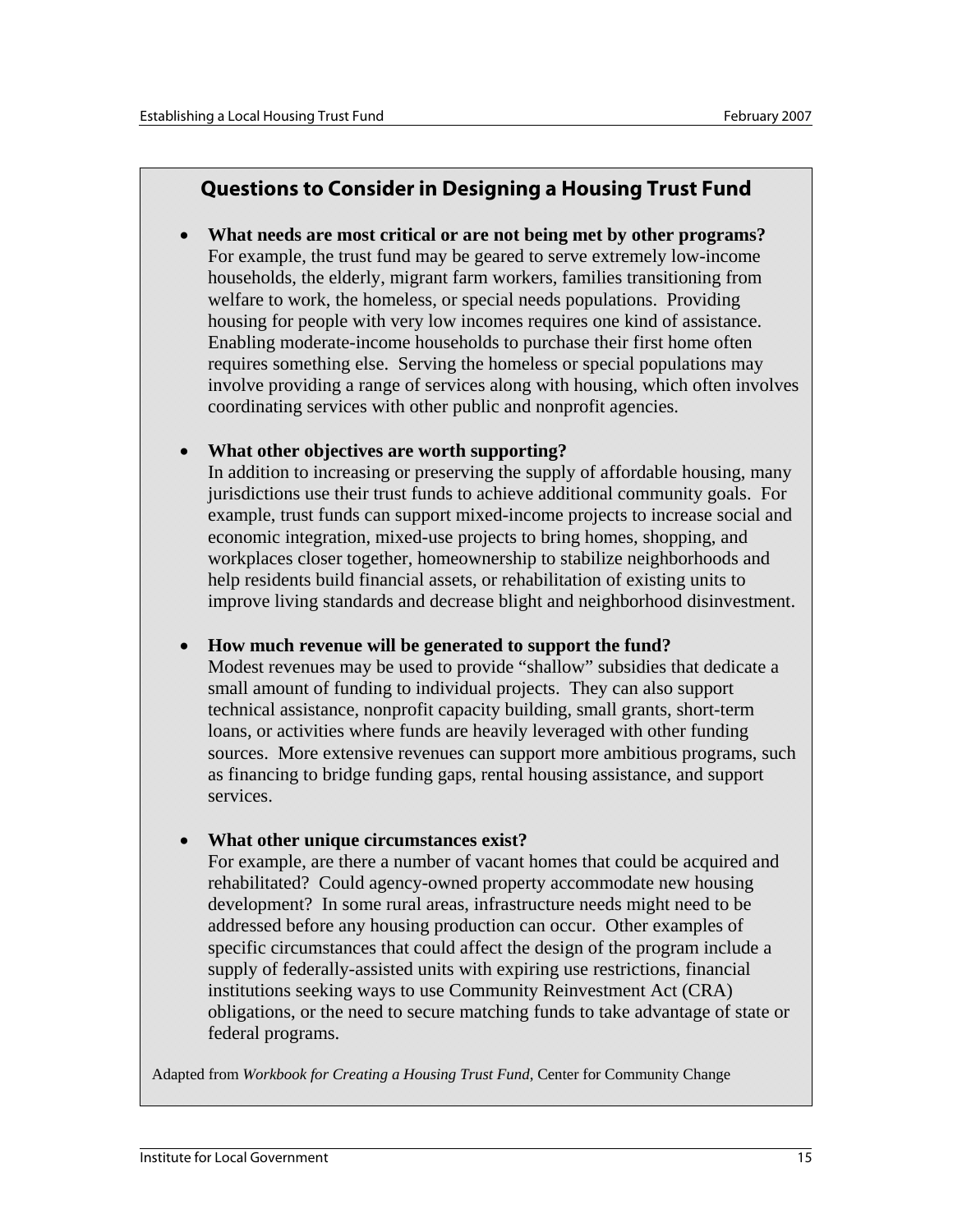### **What Types of Assistance Should the Fund Provide?**

Another issue in designing a housing trust fund is deciding what *types of financial assistance* to offer. Pages six and seven describe the wide variety of forms of financial assistance a housing trust fund can provide.

Most housing trust funds use their funds to fill the final gap in financing, encouraging applicants to first take full advantage of other funding sources and thereby maximize the trust fund's financial leverage. Some housing trust funds offer up-front financing to jump-start projects, making it easier for beneficiaries to attract other funding.

The form of assistance varies widely, and can include outright grants, lines of credit, loans provided at favorable terms that are used to replenish a revolving fund as they are paid back, or loans that need not be paid back or can be converted into grants if specific conditions are met.

### **How Should Funds Be Distributed?**

The *process for awarding and distributing funds* can also vary. Many housing trust funds award funds to specific projects through competitive applications, based on adopted criteria for evaluating applications. Another approach is to support projects administered by other housing programs, such as a jurisdiction's local housing agency, rather than establish a separate set of award criteria for the housing trust fund.

### **Who Should Be Eligible to Receive Funds?**

A fourth program design issue is determining *eligibility* for receiving funds from the housing trust fund. Programs that serve first-time homebuyers or that offer rental assistance may provide services directly to *individuals*, but it is more common for them to work through intermediary organizations. The types of organizations eligible for funding depend upon the target population being served and the kinds of programs the housing trust fund agency administers.

Examples of eligible organizations could include nonprofit developers, for-profit developers, other public agencies (such as redevelopment agencies or housing authorities), and organizations that provide services to special needs populations such as the homeless or mentally ill.

In determining eligibility, it is important to assess the capacity of the recipients. Some areas may have a number of well-run, sophisticated nonprofit housing developers or community development corporations that can put trust funds to use quickly and effectively. Other areas may lack capable and experienced community-based institutions. Under such circumstances, the trust fund will either have to find other partners, or spend resources building the capacity of these organizations.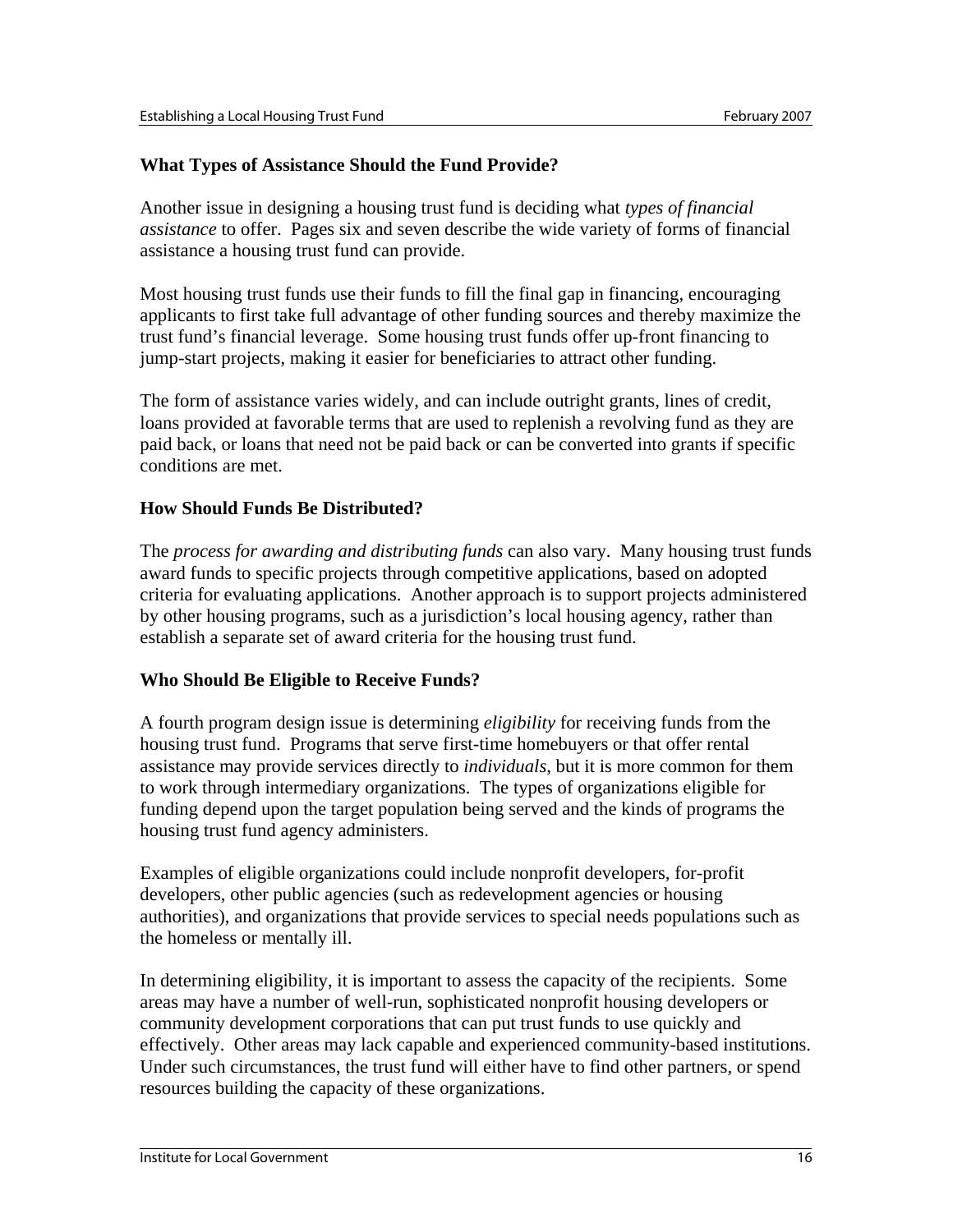## **Housing Trust Funds Serve a Variety of Populations**

#### **City of Sacramento**

**Housing for low-wage workers:** In 1989, Sacramento created a housing trust fund financed by a linkage fee on non-residential development. The fee applies to offices, business parks hotels, warehouses, and shopping centers that attract new very lowand low-income employees to the city. A jobs/housing nexus study was conducted to determine the amount of the fee for each category of commercial development. Fee revenues can only be used to construct or rehabilitate housing "likely to be occupied be persons in the labor force."

#### **Housing Trust of Santa Clara County**

The Housing Trust of Santa Clara County is a nonprofit organization funded primarily by private sector donations from Silicon Valley businesses concerned about the lack of affordable housing for skilled workers. It also receives contributions from the local jurisdictions.

**Moderate-income new homebuyers:** The Trust provides zero-interest loans of up to \$6500 for qualifying buyers who earn up to 120 percent of the median income in the county. The loan's purpose is to cover closing costs for home purchases.

**Low-, very low- and extremely low-income:** The Trust also provides low interest loans to nonprofit developers of housing dedicated to the low- (and below) income population. The program's purpose is to bridge financing gaps and provide cash flow to developers in order to acquire land, fund predevelopment costs or to provide longterm financing for the construction of affordable multifamily housing.

#### **City of San Diego Housing Trust Fund**

**Housing for the homeless and very-low income:** The City of San Diego's housing trust fund has explicit targets for using its funds. The trust sets aside a minimum of 60 percent of its funds to provide housing for households with incomes at or below 50 percent of the area median and at least 10 percent to provide transitional housing for homeless families and individuals. No more than one-fifth of the funds can be used to provide housing to households with incomes between 50 and 80 percent of the median, and no more than 10 percent can be used to assist median-income first-time homebuyers. The trust fund receives dedicated ongoing revenues from a city housing impact fee levied on new commercial development.

#### **Napa County Affordable Housing Trust Fund**

**Housing for farmworkers:** Napa County, famous for its high-value grapes and wineries, has established a housing trust fund that receives revenues from fees on residential and commercial development, as well as contributions from growers. The county has partnered with the cities in Napa County to create the Napa Valley Housing Authority, a joint powers agency. Funds from the cities, the county, and growers help the authority provide seasonal housing for more than 300 agricultural workers annually and the authority is constructing a new farmworker housing facility that will serve an additional 60 individuals.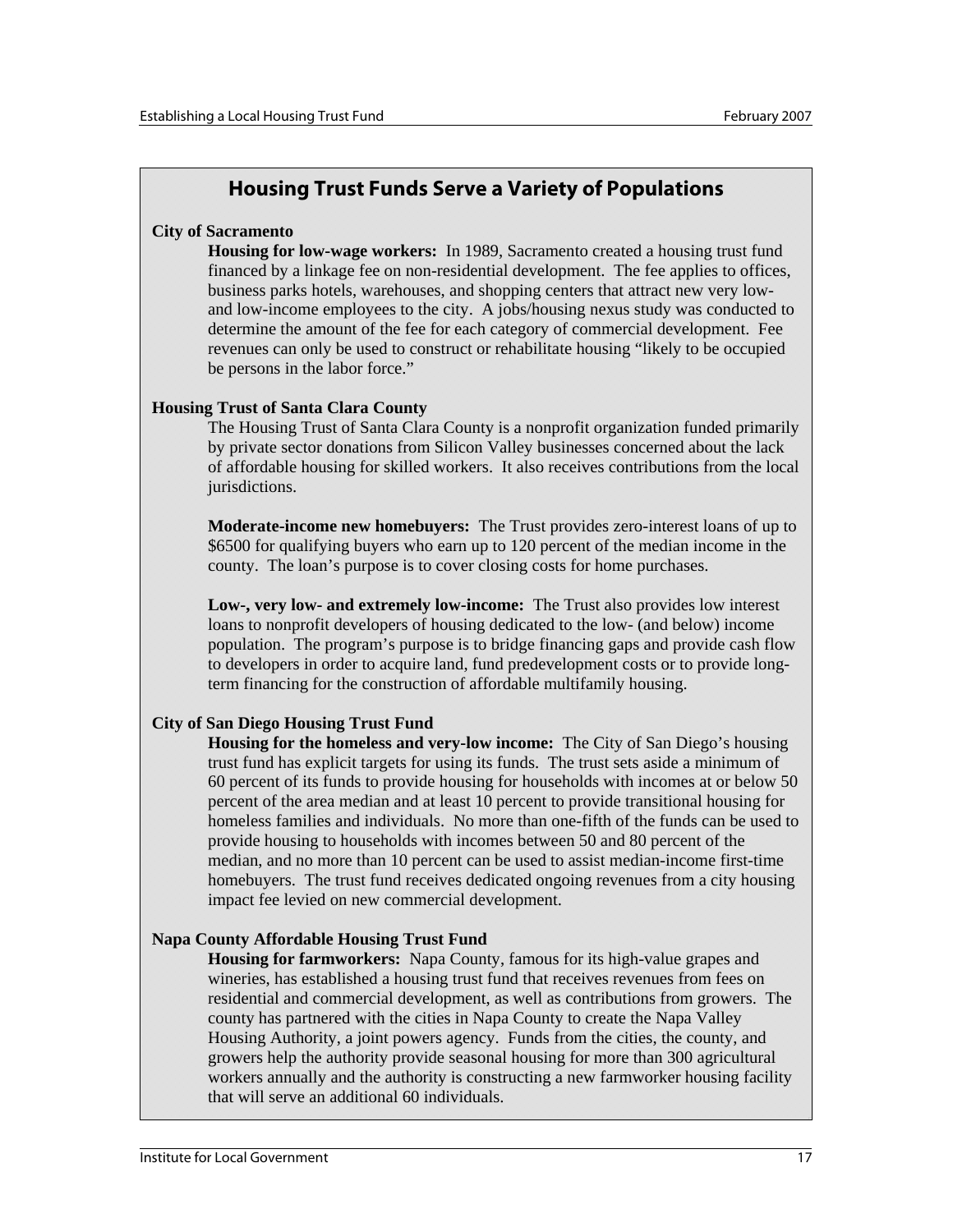Similarly, not all for-profit developers have equal levels of expertise, experience or patience. It is difficult and time-consuming to navigate the processes involved in planning, siting, financing, constructing, and selling (or renting) affordable housing projects.

### **What Projects and Programs Should the Fund Support?**

Another essential task is deciding what kinds of projects and programs the fund should support. Again, this will depend on the assessment of housing needs, the revenue sources available to the fund, and the capacity of organizations and developers in the community to use trust fund resources. Programs can be selected to address the particular circumstances facing the community.

For example, in rapidly developing communities, the trust fund could support programs to ensure that a portion of the new housing constructed is affordable to the target populations served by the fund.

Alternatively, in established communities undergoing demographic change or gentrification, programs may focus on helping existing residents. Options include rental assistance, homeownership programs, help with property maintenance and rehabilitation, or acquiring properties in the neighborhood in order to maintain a supply of affordable housing.

## **Typical Uses for Housing Trust Funds**

- Permanent affordable rental housing, including supportive housing for populations with special needs
- Residential mixed-use developments
- Adaptive reuse of historic schools, warehouses, and other structures into housing or mixed-use developments
- Acquisition of land to provide local sites
- Rehabilitation of existing affordable homes and apartments
- Transitional or emergency housing and homeless shelters
- Preservation of assisted housing (such as purchase of apartments when Section 8 contracts expire)
- Rental assistance for lower income residents
- Foreclosure prevention and rehabilitation loans or grants for owner-occupants
- Home weatherization and emergency repairs
- Homeownership assistance, including down payments, closing costs and mortgage assistance
- New homebuyer counseling and education
- Transportation, in-home care, and other social services for people with special needs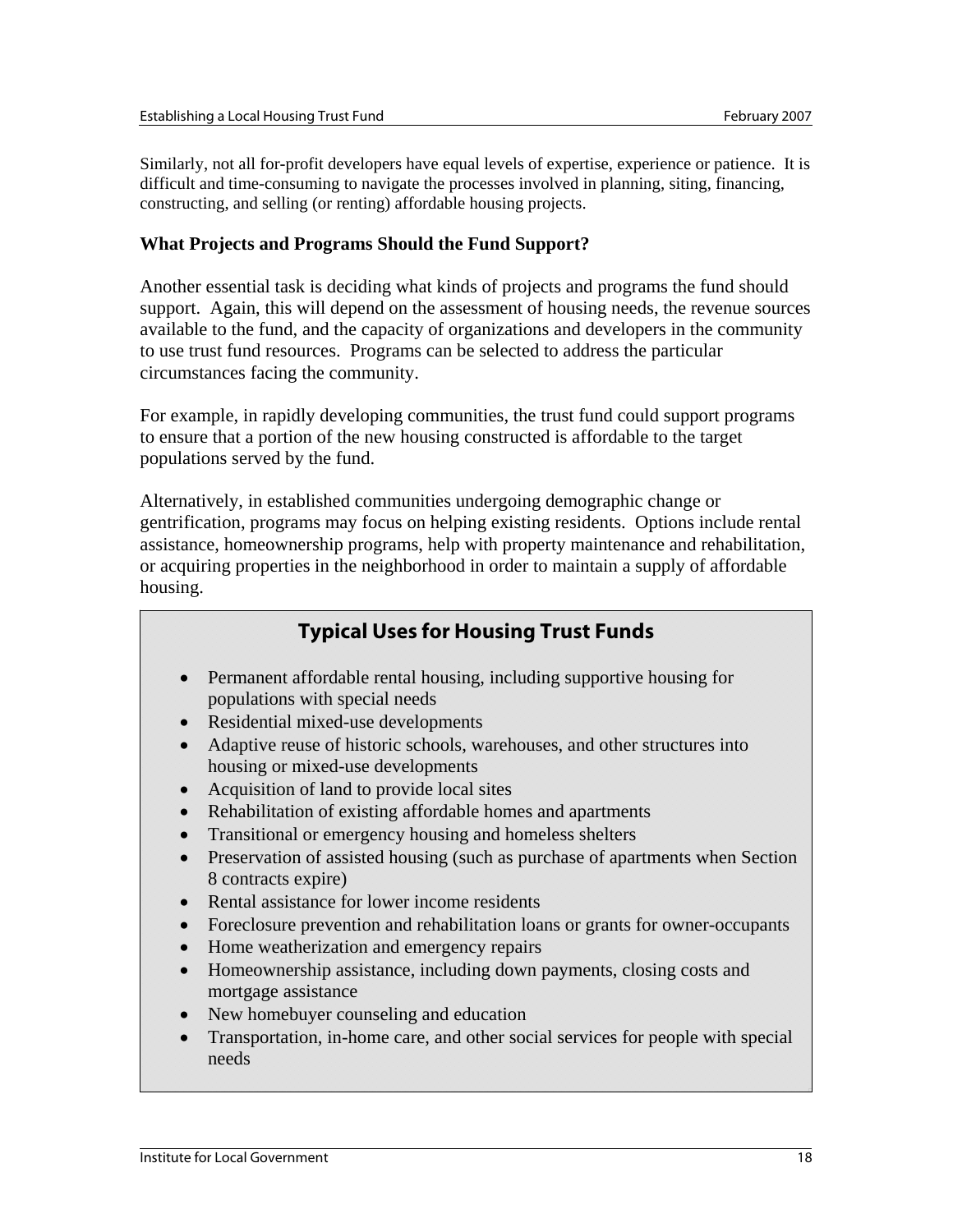## **Can the Housing Trust Fund Support Other Community Goals?**

Housing trust funds can be effective tools to pursue community objectives in addition to providing affordable housing. For example, housing trust funds have been used to assist the development of mixed-use residential projects in town centers. This has helped communities revitalize their downtowns. Housing trust funds have also supported the development of new housing on vacant parcels in older neighborhoods. This can bring new life and vitality to these communities while helping to reverse the cycle of neighborhood disinvestment and decline.

In some communities, "brownfield" sites (commercial or industrial properties contaminated with toxic pollutants) have been cleaned up and put back into use with the help of housing trust funds. This not only provides needed housing and helps to revitalize neighborhoods; it also improves the environment and reduces the risk to public health.

Housing trust funds are being used to support the development of "transit villages," new or redeveloped neighborhoods served by new transit lines. Concentrating new residents and businesses near transit increases the number of riders and makes more efficient use of transportation and other public investments, while reducing traffic and air pollution.

Housing trust funds often invest in affordable housing in neighborhoods or subdivisions that would otherwise only be affordable to those with higher incomes. This helps integrate communities socially and economically. Housing trust funds also help people make the leap from renter to homeowner, thereby fostering economic opportunity and building greater personal and community wealth.

## **Determining Criteria for Trust Fund Support**

A final issue in designing a housing trust fund is to determine the *funding criteria* to use in evaluating applications and providing financial support.

The ordinance establishing the trust fund should provide clear direction for fund operations, including funding priorities and the basic requirements all projects must meet, such as 1) income targeting, 2) federal and state laws, 3) inclusion of supportive services, or 4) long-term affordability. Additional program documents—like administrative policies, program guidelines, and requests for proposals—are usually developed by staff to guide day-to-day operations.

According to the Housing Trust Fund Project of the Center for Community Change, trust funds use a number of approaches to maximize the likelihood of meeting program requirements and community objectives. Here are five common approaches, ranging from least to most restrictive.<sup>11</sup>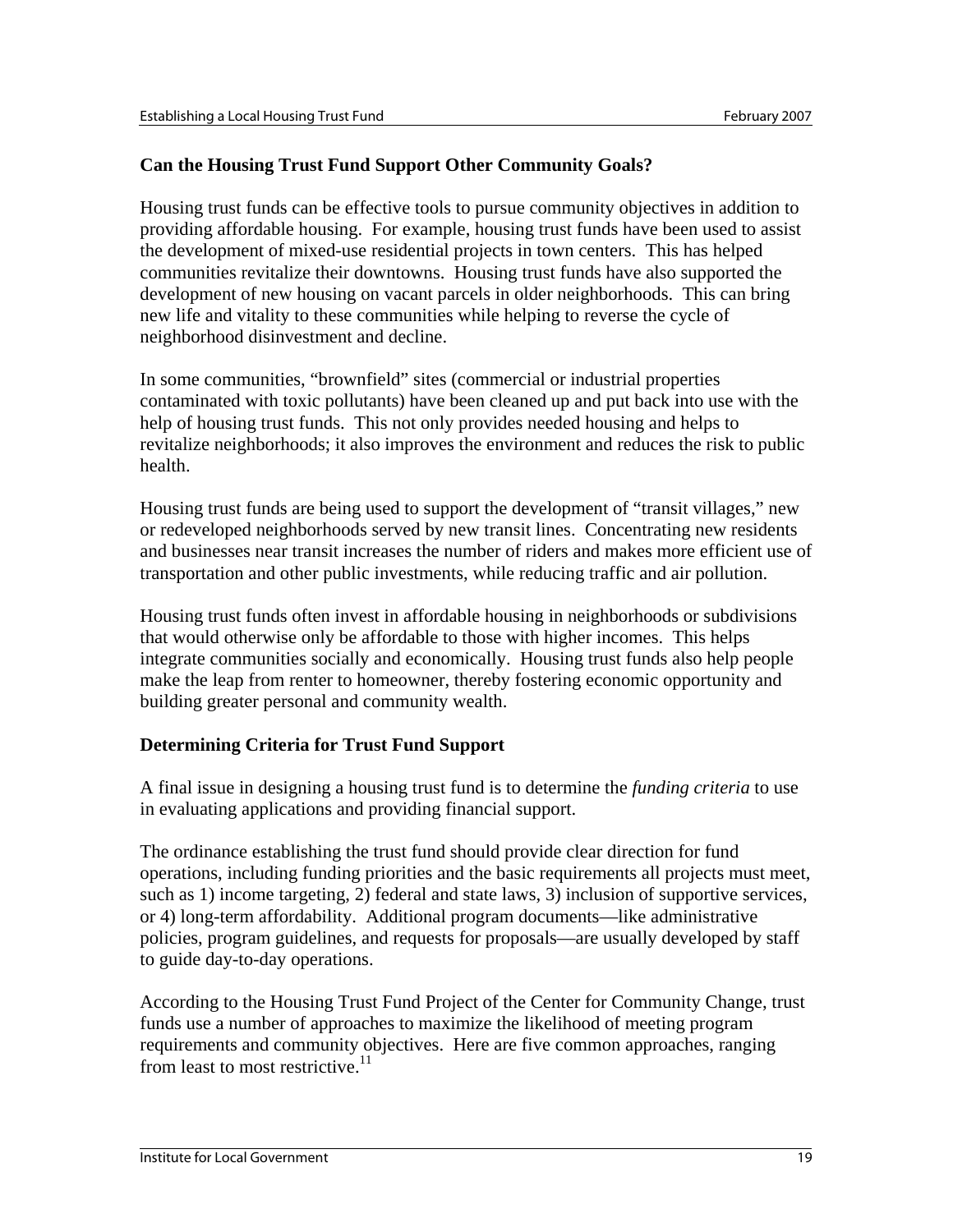- 1. **Funding Requirements.** The conditions every applicant must meet in order to receive funding are usually spelled out in the program and application materials. Requirements are typically related to the housing trust fund's objectives and generally include all the local, state and federal laws and regulations that must be met.
- 2. **Competitive Evaluation Criteria.** Housing trust funds typically outline for applicants the evaluation process they will use. Some housing trust funds give points for each criterion and rank each application by the extent to which it meets these criteria. The scores of applications are then compared, and the highest scoring applications are funded. Other trust funds simply list their criteria for evaluating applications and leave it to project proponents to demonstrate that their proposal meets as many criteria as possible.
- 3. **Funding Preferences.** Some trust funds outline funding preferences, which are less restrictive than priorities. Projects that meet the funding preferences are generally considered more favorably than other projects, but are not guaranteed funding.
- 4. **Priorities.** Many trust funds place a higher priority on some types of projects than others. These projects must still meet all funding requirements but are more likely to be funded than projects that aren't geared to a specific priority. Examples of priority projects are those that leverage other public and private funds, serve the lowest income households, or keep housing affordable over the long term.
- 5. **Set-asides.** Nationally, approximately one of every three housing trust funds sets a certain proportion of its funds aside in a separate "pot" to ensure that priority needs will be met. This way, these projects are not forced to compete with other types of projects. Low- and very low-income households are the most frequent beneficiaries of set-asides, followed by nonprofit applicants. Other set-aside beneficiaries may include first-time homebuyers, homeless people, special needs populations, designated neighborhoods, and capacity-building efforts. Usually, if funds in a set-aside account are not used within a certain time period, they are made available for use in other housing trust fund programs.

In designing a program for a specific community, the best approach will depend on the appropriate balance between a program that is flexible and one that serves priority needs. How much flexibility should the trust fund have in making investments? If maximum flexibility is a priority, set-asides or restrictive requirements may not be appropriate. Are there particular housing needs that are consistently overlooked or not addressed by existing programs? In that case, reserving a set amount of funds to address these needs or making these needs a priority may be the most effective way to use the trust fund.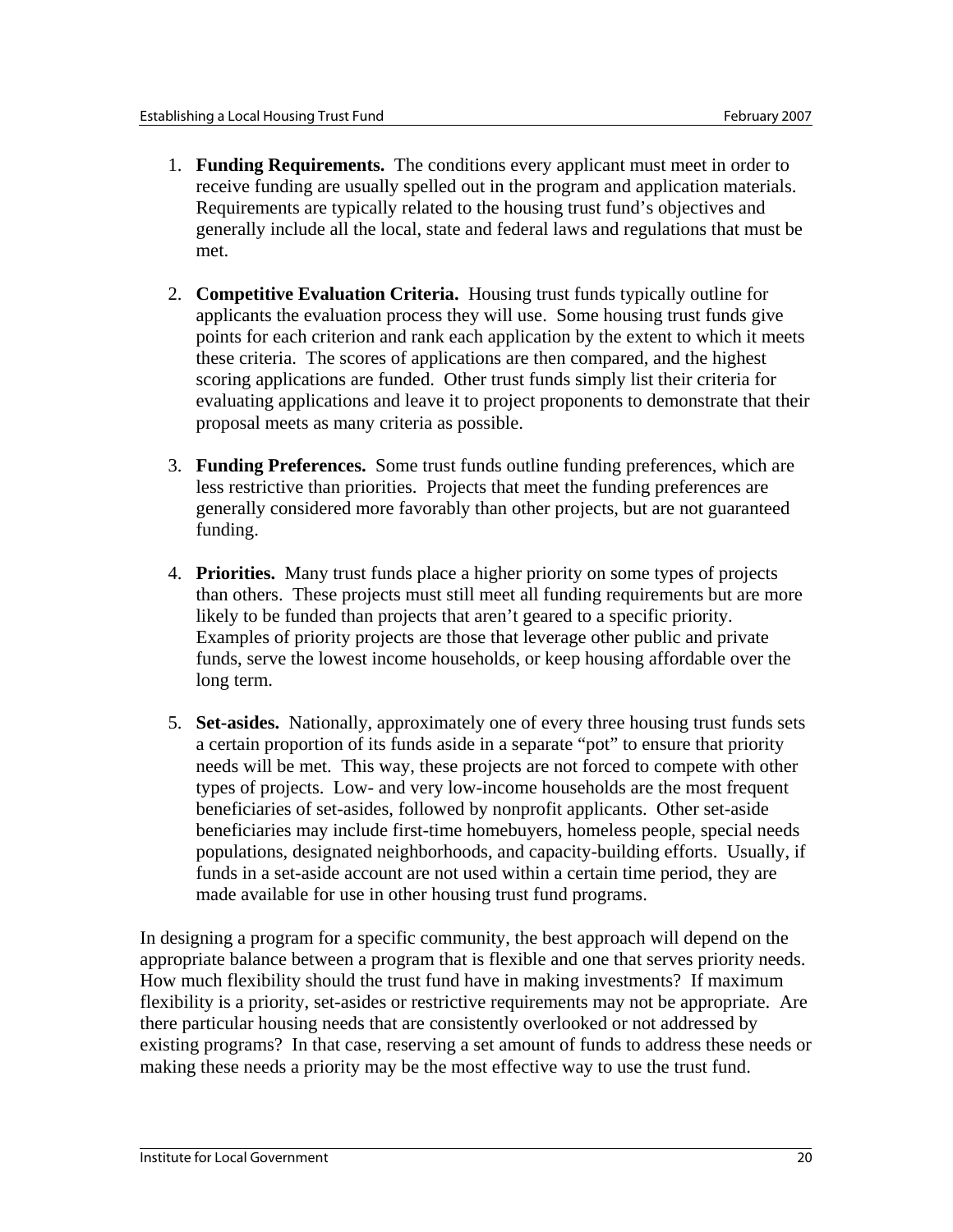## **Three Agencies, Three Different Program Designs**

### **City of San Jose Housing Trust Fund**

San Jose's housing trust fund is administered by the city's Department of Housing, which also runs the city's redevelopment and other housing programs. Because of the department's ability to coordinate with other programs, the housing trust fund can focus on program needs that would otherwise go unmet. In addition to supporting the production of housing, one-time direct services that are eligible for funding include:

- General homeless assistance to individuals, including motel room fees and transportation costs;
- Support to homeless shelter operators for capital expenses;
- Administration of jobs programs for homeless individuals; and
- Assistance to homelessness prevention programs such as default and foreclosure assistance, housing counseling, and rent payments to prevent eviction.

## **City of Santa Cruz Affordable Housing Trust Fund**

The city's housing trust fund is authorized to make grants, loan guarantees, or letters of credit to a wide variety of projects:

- Creation of new affordable units
- Preservation of existing affordable housing units
- Rehabilitation of multifamily apartments
- Conversion of market-rate units to affordable units
- Construction of accessory units
- Acquisition and rehabilitation for limited equity housing cooperatives
- First-time homebuyer loans
- Predevelopment loans and grants to developers

## **Menlo Park Below-Market Rate (BMR) Housing Fund**

The BMR Fund is designed to assist residents who earn up to 120 percent of median area income. The fund can invest in several types of projects:

- Below-market rate financing for homebuyers
- Purchase of land or air rights to make available for development
- Reduced rate financing for construction or purchase of affordable housing
- Rehabilitation of substandard or uninhabitable structures
- On-site and off-site improvements for affordable housing projects
- Rent subsidies for households with limited incomes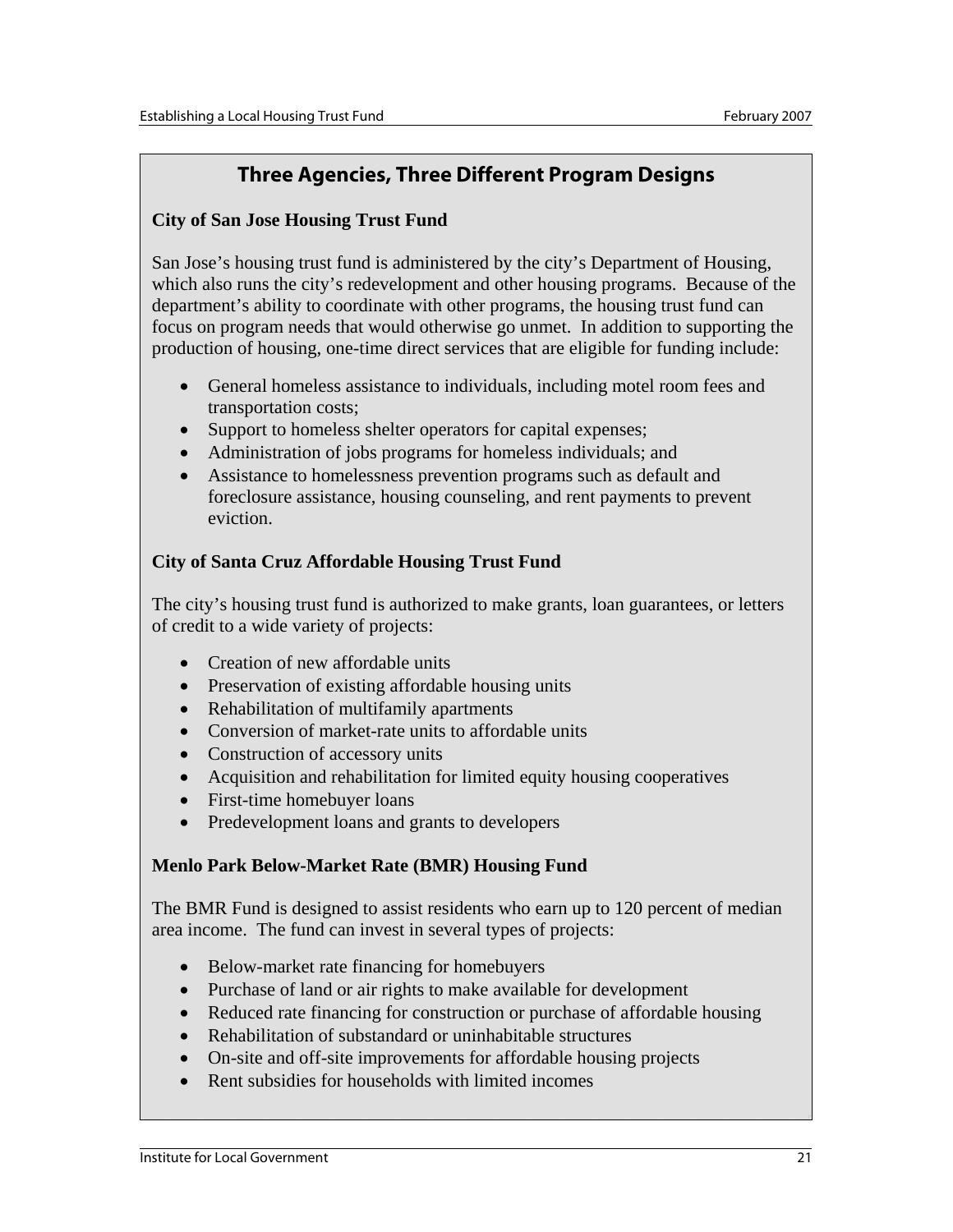## **Administering the Program**

### **Program Management**

The organizations charged with administering the housing trust fund should be clearly specified in the ordinance or resolution creating the fund. This should also be specified in any administrative guidelines adopted once the housing trust fund is established. Most jurisdictions choose to retain maximum control over their housing trust funds. Some may, however, cede a degree of control if additional funds can be secured by partnering with other organizations.

Administration also involves holding, investing and managing the fund account itself. One of the first issues to consider is how the administrative costs will be paid. Typically, a percentage of the fees collected are used to pay for the administration of the fund. This percentage is often capped (say at 10 percent) to maximize the funds available for housing.

In addition to dedicated revenues, other potential sources of administrative funding include other public agency programs, interest earned by the fund, or fees charged for applications and other services provided by the trust fund.

To provide a framework for expenditures and ensure that priority investments are pursued, some housing trust funds develop a long-term capital plan. A capital plan assists in making program decisions based on projected revenues and sources of leveraged financing. A capital plan typically provides three- to five-year projections (revised annually) based on estimated revenues, program costs, and the number of households to be assisted.

Housing trust funds also typically develop asset management systems to ensure that developers and homebuyers meet their obligations under the housing programs administered by the trust. Procedures should guard against the loss of funds through defaults and assure that the trust fund's regulatory requirements are met. For example, trust funds can put safeguards in place to assure that developers are renting their units at affordable rates, that eligible households are occupying the units, or that resale restrictions are managed properly.<sup>12</sup>

### **Advisory Bodies**

Some housing trust funds have an advisory body other than, or in addition to, the jurisdiction's elected officials. These boards can provide the housing trust fund with a broad range of expertise and provide a way to maintain a connection with the community and its needs.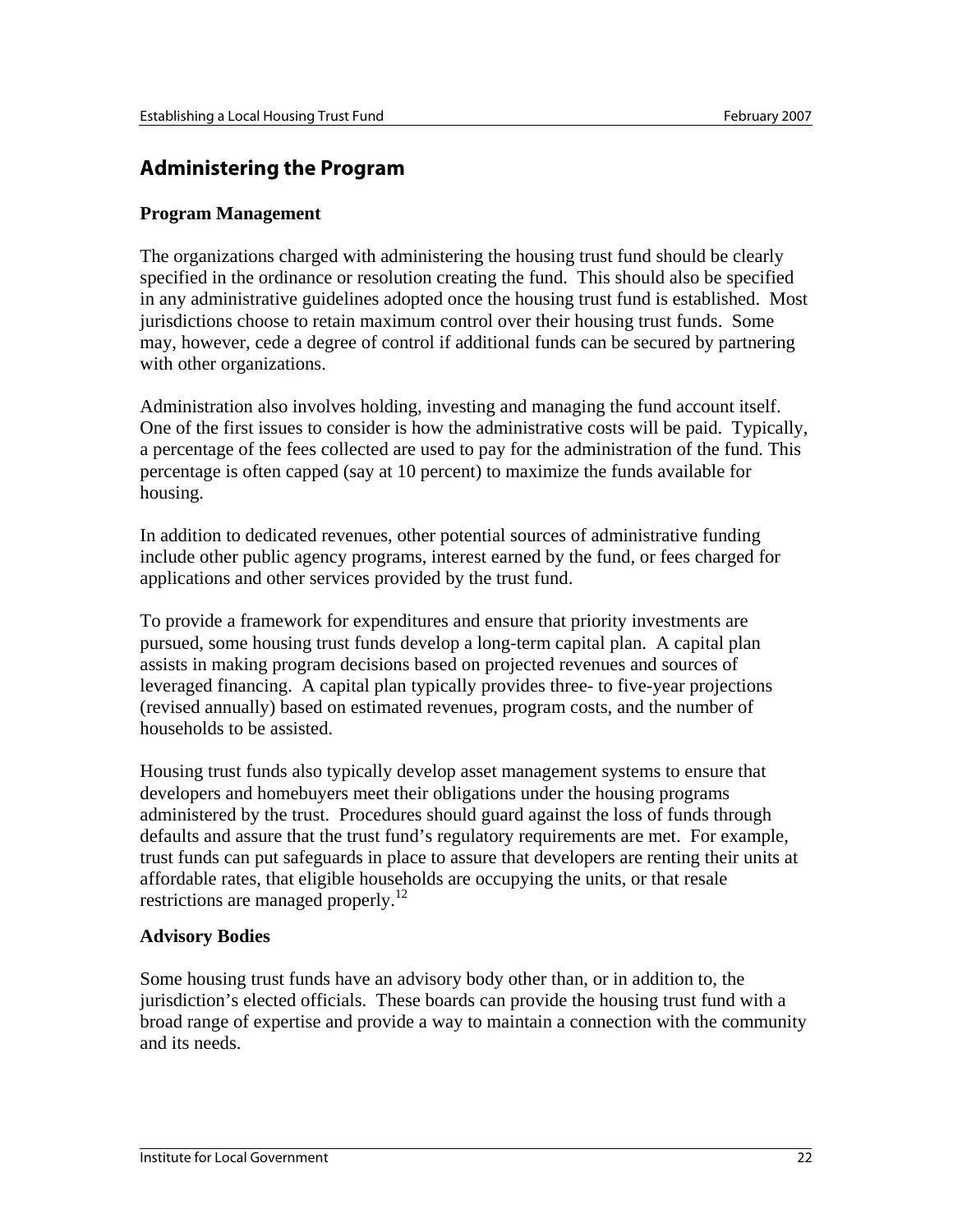Virtually all advisory bodies have some responsibility for developing or advising on the policies that govern the fund. In some cases the advisory bodies help recommend applicants for funding.

Advisory bodies can also help buffer the housing trust fund process from politics when controversial decisions – such as siting higher-density multifamily projects in established neighborhoods – are made.

Representation on advisory bodies varies greatly. Some are interagency coordinating bodies with staff from different agencies. Others seek a broad membership of housing advocates, low-income individuals, service providers, bankers, realtors, apartment owners, developers and others. Most advisory bodies look for members who have experience with low-income housing.

## **Coordinating Housing Programs Locally**

Many jurisdictions have found that their housing trust fund provides an opportunity to coordinate their housing activities in new ways. It can also help maximize the likelihood that resources are deployed where they are most needed and can do the most good. Coordination encourages long-range planning and evaluation; it can also contribute to a system that is more accessible and efficient. Some of the key programs that could be coordinated with local housing trust fund activities are outlined below.

## **Federal Housing Programs**

There are three categories of major federal housing programs, including:

- 1. Grants and aid to local agencies,
- 2. Direct assistance to individual renters and homeowners, and
- 3. Subsidies to housing developers.

*Local grant and aid programs* include Community Development Block Grants, the HOME Investment Partnerships Program, and Homeless Assistance Grants. The federal government also helps support public housing agencies, including more than 100 in California.13

*Individual assistance* includes the Section 8 certificate and voucher program, Federal Housing Administration (FHA) mortgage insurance to enhance the credit worthiness of homebuyers, and Veterans Administration loan guarantees to encourage lenders to make mortgages to qualifying veterans.

*Subsidies* for private and nonprofit housing development include the Low-Income Tax Credit and the FHA Multifamily Program. (For more information on federal housing programs see www.hud.gov.)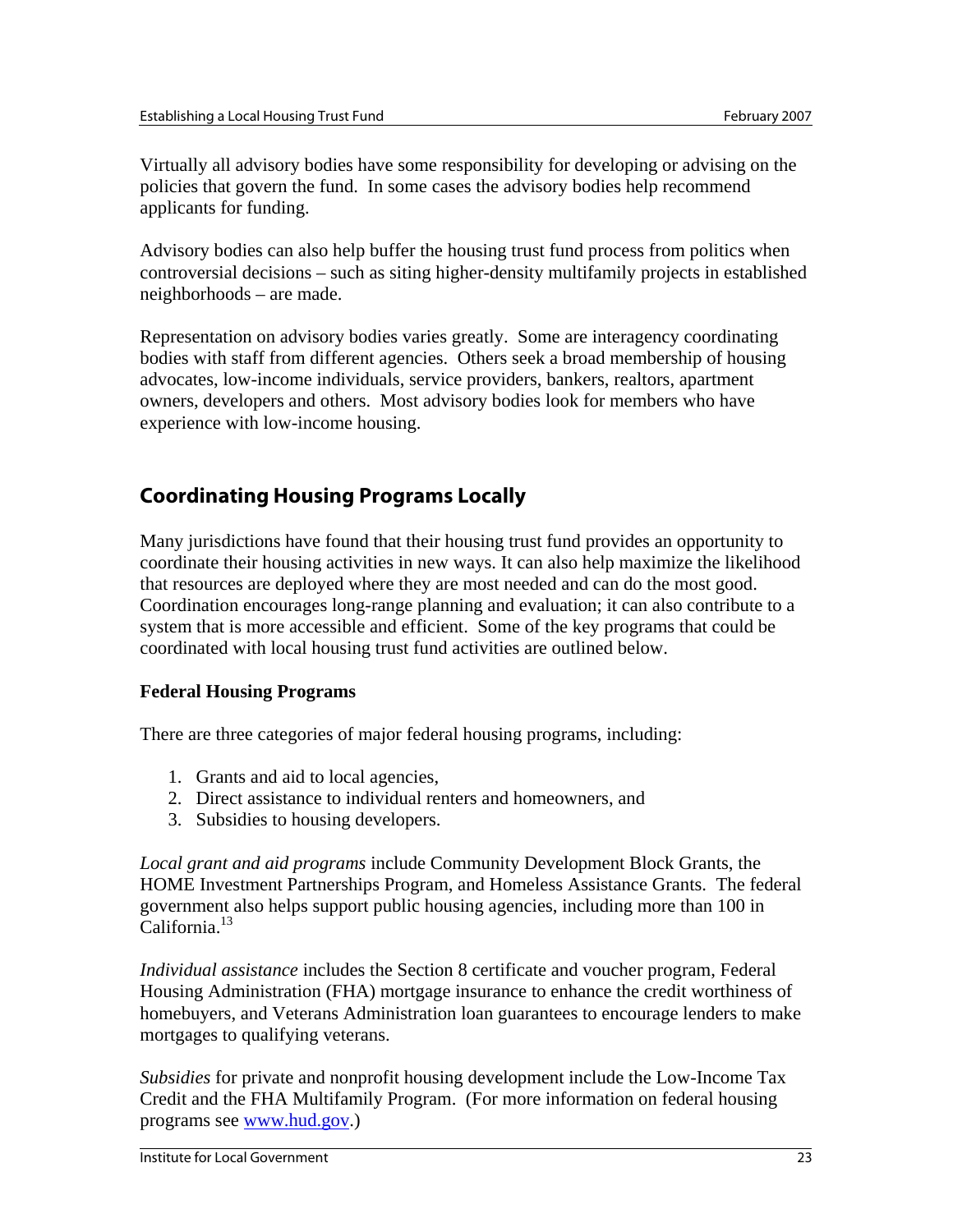### **State Housing Programs**

The State of California operates a number of affordable housing programs that are designed to promote homeownership, increase the housing supply, preserve affordable housing, and help people with special needs. Most of the state programs are administered by one of five state agencies:

- The Department of Housing and Community Development,
- The California Housing Finance Agency,
- The Department of Veteran Affairs (Cal-Vet Home Loan Program),
- The California Debt Limit Allocation Committee, and
- The California Tax Credit Allocation Committee.

Sources of state funding include the Proposition 46 and Proposition 1C general obligation housing bonds, a veterans state bond fund, tax-exempt mortgage revenue bonds and credit certificates, mortgage insurance premiums, revolving loan funds initially capitalized through the state general fund, allocation of state and federal tax credits, and funds for federal programs administered by the state.<sup>14</sup> (More information on state) housing programs is available at www.ca-ilg.org/hrc.)

## **Local Housing Programs**

There are also opportunities to coordinate housing trust fund activities with other local housing-related activities. Housing construction occurs in local communities based on local plans. Many state and federal housing programs are implemented by local agencies. Some of the most important local programs are described below.

Local public housing authorities administer public housing programs that receive federal support. There are more than 100 public housing authorities in California that manage thousands of affordable housing units. These agencies provide subsidized housing directly to qualifying individuals and families in their communities.

New forms of coordination include synchronizing application processes among programs and allowing applicants to apply for multiple sources of funding with a single application. This kind of coordination is easiest where the jurisdiction is responsible for several sources of funding, such as Community Development Block Grant funds and HOME funds, in addition to the housing trust fund.

Local planning and zoning is another important means for local agencies to address the need for affordable housing. Each city and county must adopt a general plan that includes a housing element as one of seven mandatory elements. Through the housing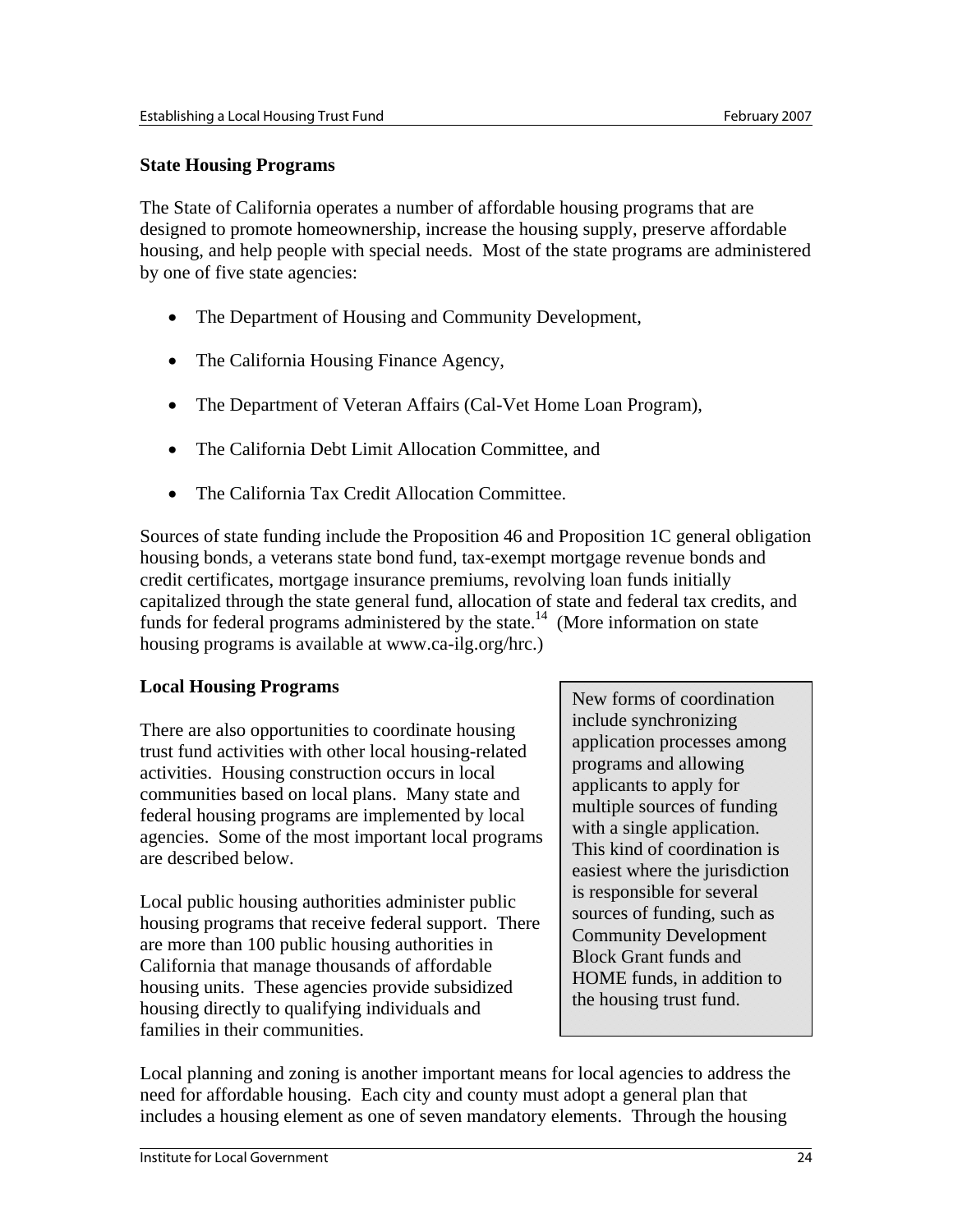element, each city and county assesses its need for housing for residents of all income levels, based on its "fair share" of the regional housing need as determined by the regional planning agency.

The housing element must identify areas appropriate for housing and policies to encourage development of an adequate housing supply to meet the need. State law requires local zoning to be consistent with the general plan. The housing element must be updated by the local jurisdiction every five years and reviewed by the state Department of Housing and Community Development for compliance with statutory requirements.15

Finally, a far-reaching form of local coordination occurs when the activities of the housing trust fund are integrated with broader community planning and development goals. For example, many communities in California are promoting transit-oriented development near transit stations. These projects typically involve several agencies, including the local city or county with land use authority, the transit agency that will construct and operate the transit service, and the regional agency that provides transit funding, as well as private developers.

Housing trust funds can partner with these agencies to include affordable housing in the new development, which may also include market-rate housing, public facilities, and commercial uses.

## **Conclusion**

Communities throughout California have found that a housing trust fund can be a powerful instrument to meet the needs of their residents for affordable housing. By offering a regular, dedicated source of funding, they expand the housing choices and opportunities available to local residents.

Housing trust funds are locally designed and operated, so they can respond to local circumstances and address the most critical unmet needs of the community. They provide flexible funding that can fill gaps or work to complement less flexible state or federal housing programs. They offer communities ways to coordinate a variety of housing programs at the local level, enhancing their overall effectiveness.

But housing trust funds can do more than simply expand the supply of affordable housing. By making strategic investments, housing trust funds have been used to reinforce other community goals in addition to making housing more affordable.

In short, housing trust funds have proven to be a valuable and effective tool which local officials can tailor to their particular circumstances to meet the diverse housing needs of their residents and improve their communities.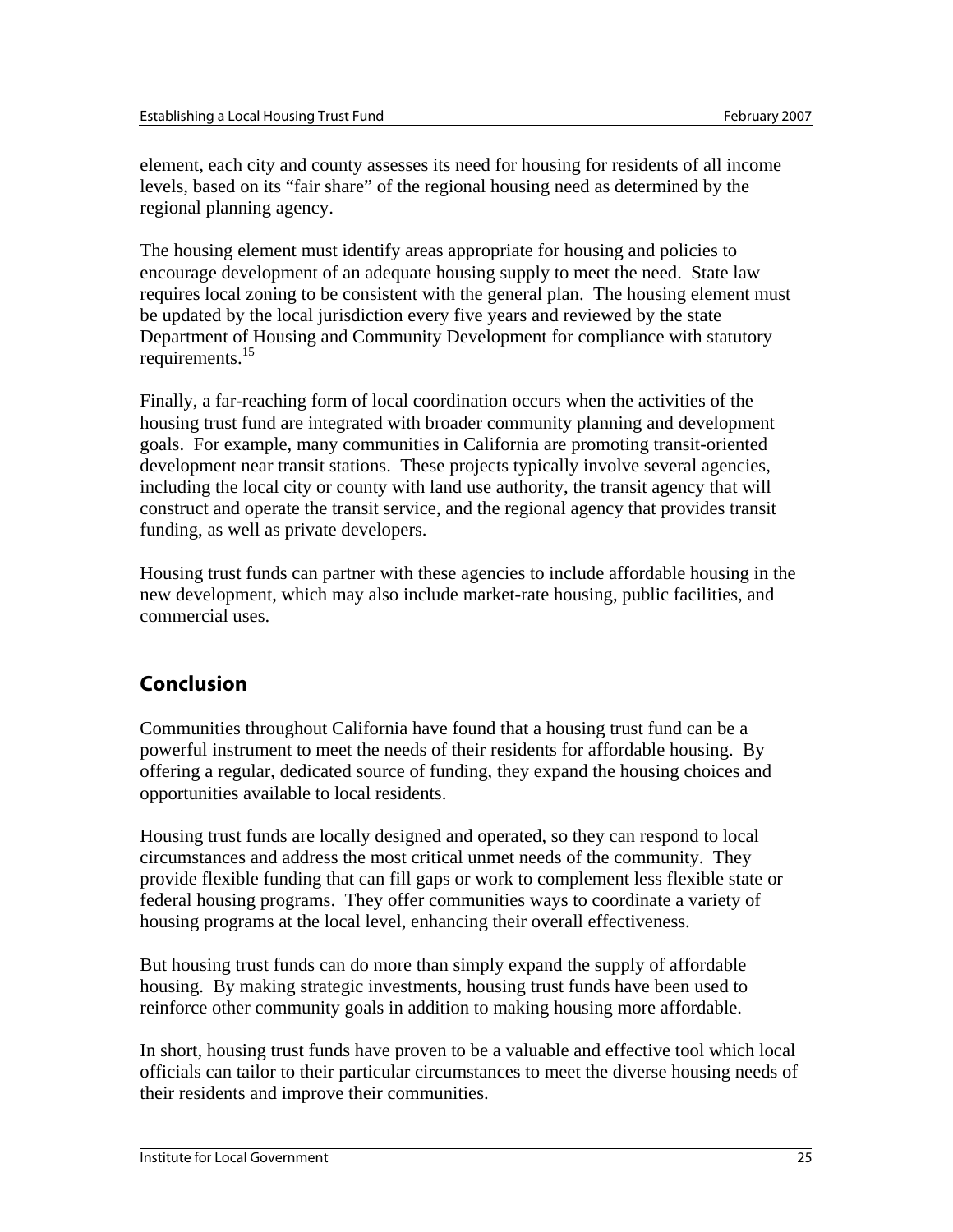## **End Notes and References**

<sup>1</sup> These funds are authorized by state legislation; see Cal. Health & Safety Code § 33334.2(a).

<sup>2</sup> See A Primer on California's Housing Programs, California Budget Project, revised July 1, 2005.

<sup>3</sup> See Cal. Health & Safety Code § 50843(d).

<sup>4</sup> See Department of Housing and Urban Development, *www.hud.us.gov.*<br><sup>5</sup> See A Warkbook for Creating a Housing Trust Fund. Contar for Community

*See A Workbook for Creating a Housing Trust Fund*, Center for Community Change, 1999.

 *See* Footnote 35, *Home Sweet Home: Why America Needs a Housing Trust*, Center for Community Change (2001), page 17.

7 An expanded discussion of the research steps appears in *A Workbook for Creating a Housing Trust Fund*, Center for Community Change, 1999.

8 Referenced in PolicyLink, *Expanding Opportunity: New Resources to Meet California's Housing Needs*, Winter 2005, page 8.<br> $9$  See A Workbook for Creating a Housing Trust Fund.

 $\overline{9}$ 

<sup>10</sup> See A Workbook for Creating a Housing Trust Fund for a more detailed discussion of the steps involved in designing and administering a housing trust fund.<br> $\frac{11 \text{ Ibid}}{11 \text{ Ibid}}$ 

<sup>12</sup> *See Marshall & Kautz, Ensuring Continued Affordability in Homeownership Programs*, Institute for Local Government, May 2006.<br><sup>13</sup> See A Workbook for Creating a Housing Trust Fund.

<sup>14</sup> See A Primer on California's Housing Programs.<br><sup>15</sup> See Cal. Gov't Code §§ 65580 *et seq.*